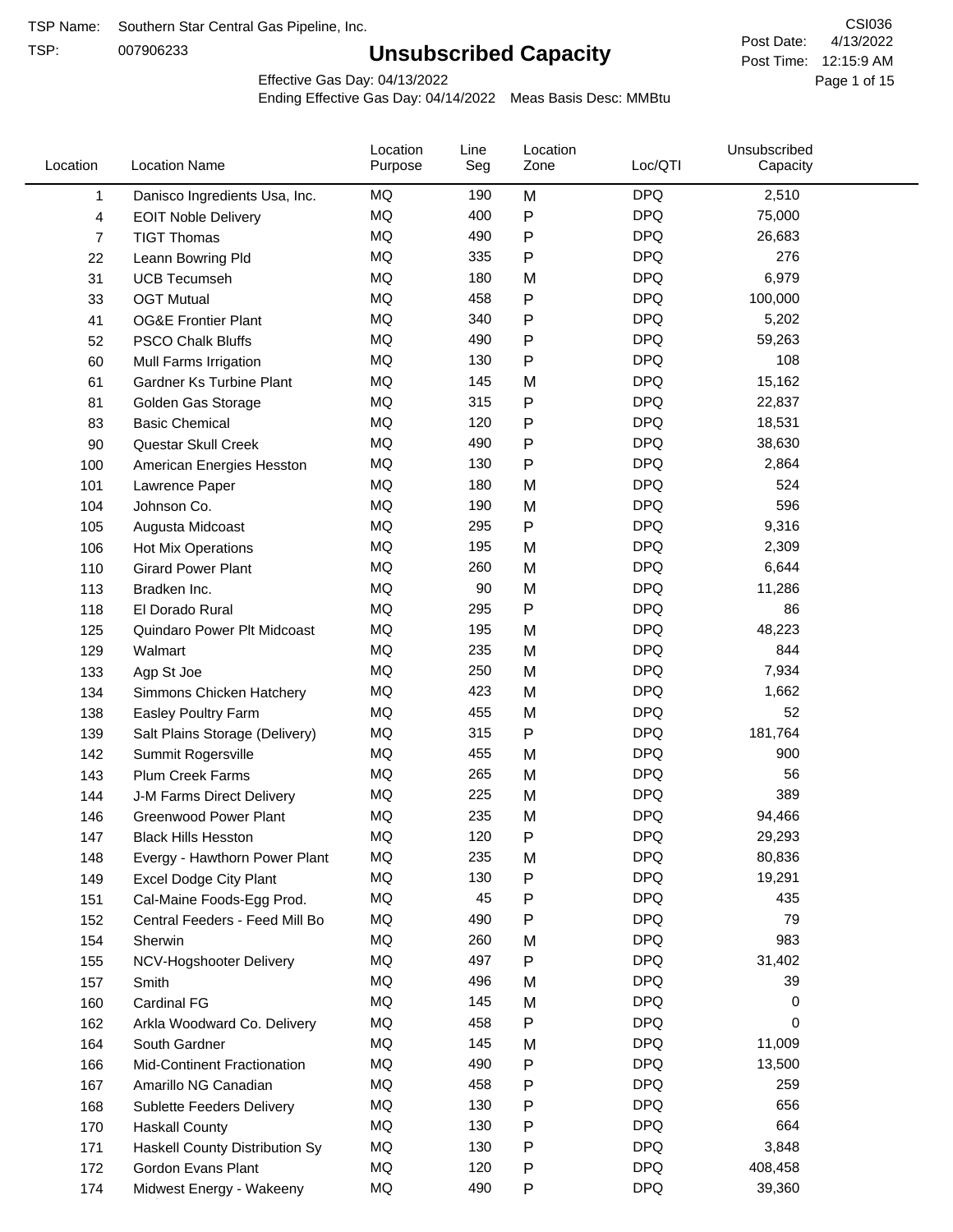TSP:

# **Unsubscribed Capacity**

4/13/2022 Page 2 of 15 Post Time: 12:15:9 AM CSI036 Post Date:

Effective Gas Day: 04/13/2022

| Location | <b>Location Name</b>                  | Location<br>Purpose | Line<br>Seg | Location<br>Zone | Loc/QTI    | Unsubscribed<br>Capacity |  |
|----------|---------------------------------------|---------------------|-------------|------------------|------------|--------------------------|--|
| 175      | <b>Industrial Park</b>                | MQ                  | 455         | M                | <b>DPQ</b> | 18,613                   |  |
| 176      | Uc Flint Oaks Hunt Club               | MQ                  | 498         | M                | <b>DPQ</b> | 3                        |  |
| 178      | ONG-Enid                              | MQ                  | 405         | P                | <b>DPQ</b> | 6,050                    |  |
| 179      | ONG-SW Oklahoma City                  | <b>MQ</b>           | 340         | P                | <b>DPQ</b> | 33,833                   |  |
| 180      | <b>Superior Carney</b>                | MQ                  | 390         | P                | <b>DPQ</b> | 12,290                   |  |
| 181      | DCP NW Booster                        | MQ                  | 390         | P                | <b>DPQ</b> | 3,761                    |  |
| 183      | <b>DCP West Edmond</b>                | MQ                  | 400         | P                | <b>DPQ</b> | 2,865                    |  |
| 184      | <b>Constellation NewEnergy -</b>      | MQ                  | 493         | M                | <b>DPQ</b> | 1,847                    |  |
| 185      | <b>Constellation NewEnergy -</b>      | MQ                  | 333         | P                | <b>DPQ</b> | 3,502                    |  |
| 186      | Dennis Langley                        | <b>MQ</b>           | 190         | M                | <b>DPQ</b> | 239                      |  |
| 189      | Dogwood Energy Power Plant            | <b>MQ</b>           | 235         | M                | <b>DPQ</b> | 118,246                  |  |
| 193      | <b>KGS Cessna Delivery</b>            | <b>MQ</b>           | 120         | P                | <b>DPQ</b> | 5,410                    |  |
| 195      | <b>Black Hills Lyons</b>              | MQ                  | 45          | P                | <b>DPQ</b> | 4,300                    |  |
| 197      | High Plains Ranch, LLC                | MQ                  | 130         | P                | <b>DPQ</b> | 1,180                    |  |
| 198      | West Drumright                        | MQ                  | 390         | P                | <b>DPQ</b> | 3,216                    |  |
| 202      | Evergy - West Gardner                 | MQ                  | 145         | M                | <b>DPQ</b> | 96,401                   |  |
| 203      | <b>Black Hills- Southern Terminal</b> | MQ                  | 333         | P                | <b>DPQ</b> | 65                       |  |
| 204      | Welch                                 | MQ                  | 225         | M                | <b>DPQ</b> | 290                      |  |
| 206      | Arma-Girard-Pittsburg                 | MQ                  | 260         | M                | <b>DPQ</b> | 29,402                   |  |
| 207      | Cher-Scam-W. Min-Carona-              | <b>MQ</b>           | 260         | M                | <b>DPQ</b> | 546                      |  |
| 208      | <b>KGST Alden Interconnect</b>        | <b>MQ</b>           | 490         | P                | <b>DPQ</b> | 25,000                   |  |
| 501      | Arkansas City                         | MQ                  | 333         | M                | <b>DPQ</b> | 16,895                   |  |
| 510      | Clearwater                            | MQ                  | 120         | P                | <b>DPQ</b> | 492                      |  |
| 512      | <b>Conway Springs</b>                 | <b>MQ</b>           | 120         | P                | <b>DPQ</b> | 1,499                    |  |
| 525      | Harper                                | <b>MQ</b>           | 120         | P                | <b>DPQ</b> | 7,336                    |  |
| 530      | Kiowa                                 | MQ                  | 315         | P                | <b>DPQ</b> | 1,217                    |  |
| 540      | Oxford                                | MQ                  | 333         | P                | <b>DPQ</b> | 6,335                    |  |
| 590      | Wellington                            | MQ                  | 333         | P                | <b>DPQ</b> | 14,713                   |  |
| 610      | <b>Ks Prd Domestics</b>               | MQ                  | 120         | P                | <b>DPQ</b> | 82                       |  |
| 620      | Ok Prd Domestics                      | MQ                  | 400         | P                | <b>DPQ</b> | 45                       |  |
| 710      | <b>Ks Mkt Domestics</b>               | MQ                  | 90          | M                | <b>DPQ</b> | 961                      |  |
| 720      | Ok Mkt Domestics                      | MQ                  | 225         | M                | <b>DPQ</b> | 44                       |  |
| 730      | Mo Mkt Domestics                      | MQ                  | 455         | M                | <b>DPQ</b> | 8                        |  |
| 904      | Arnett                                | $\sf{MQ}$           | 458         | P                | <b>DPQ</b> | 1,069                    |  |
| 912      | Capron                                | $\sf{MQ}$           | 315         | P                | <b>DPQ</b> | 110                      |  |
| 1103     | Olathe, KS                            | $\sf{MQ}$           | 190         | M                | <b>DPQ</b> | 92                       |  |
| 2008     | Barnsdall                             | MQ                  | 357         | P                | <b>DPQ</b> | 839                      |  |
| 2009     | Bartlesville & Dewey                  | MQ                  | 357         | P                | <b>DPQ</b> | 47,112                   |  |
| 2016     | Delaware                              | MQ                  | 497         | P                | <b>DPQ</b> | 224                      |  |
| 2056     | Nowata                                | MQ                  | 497         | P                | <b>DPQ</b> | 7,113                    |  |
| 2064     | Pawhuska                              | MQ                  | 334         | P                | <b>DPQ</b> | 7,755                    |  |
| 2101     | Vinita                                | MQ                  | 225         | M                | <b>DPQ</b> | 7,655                    |  |
| 3504     | Alden                                 | $\sf{MQ}$           | 490         | ${\sf P}$        | <b>DPQ</b> | 185                      |  |
| 3508     | Barnard                               | $\sf{MQ}$           | 265         | M                | <b>DPQ</b> | 157                      |  |
| 3512     | Chase                                 | MQ                  | 45          | ${\sf P}$        | <b>DPQ</b> | 340                      |  |
| 3520     | Ellsworth                             | MQ                  | 265         | M                | <b>DPQ</b> | 1,692                    |  |
| 3524     | Frederick                             | MQ                  | 265         | M                | <b>DPQ</b> | 60                       |  |
| 3528     | Geneseo                               | MQ                  | 265         | M                | <b>DPQ</b> | 712                      |  |
| 3544     | Kanopolis                             | $\sf{MQ}$           | 265         | M                | <b>DPQ</b> | 457                      |  |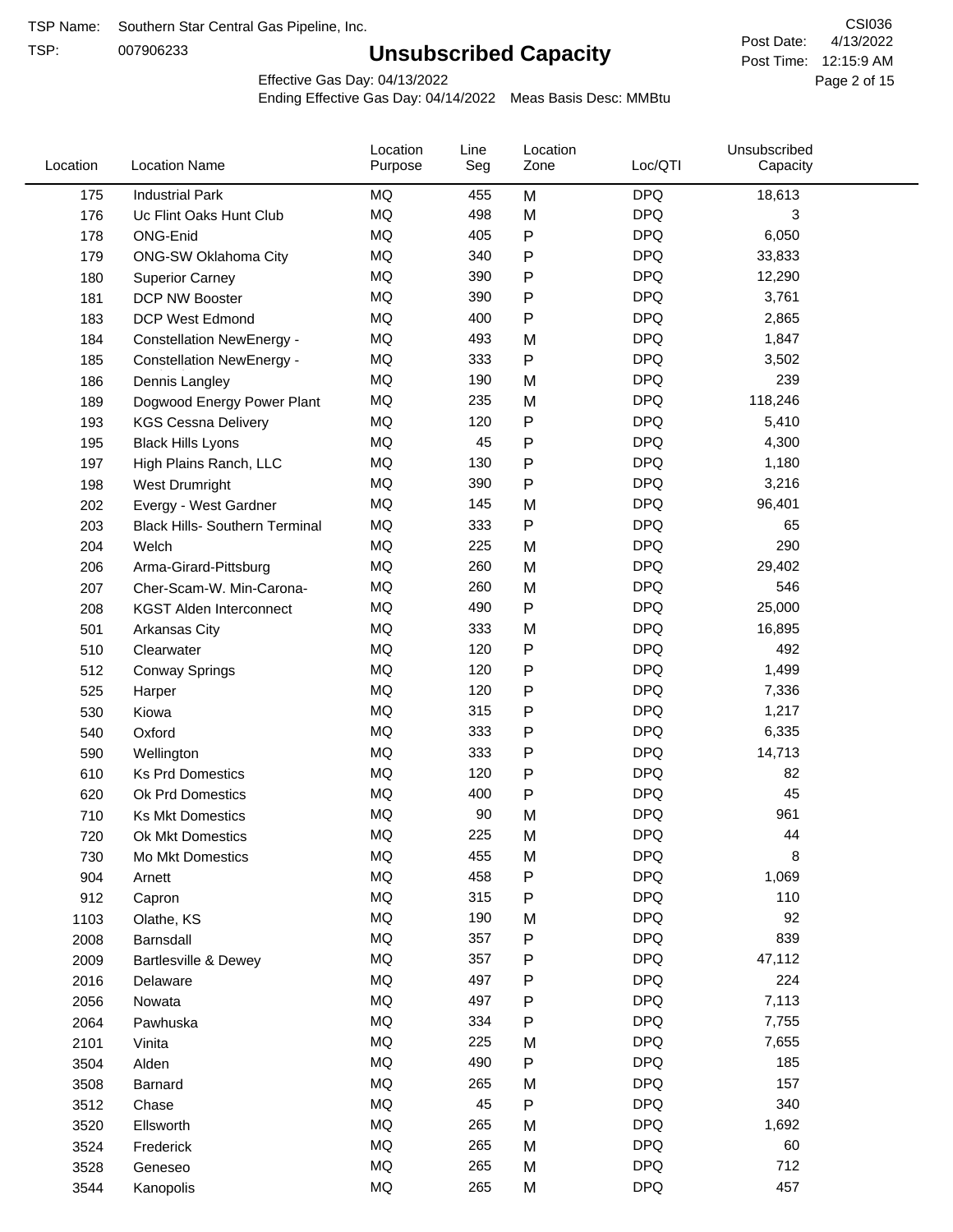TSP: 

# **Unsubscribed Capacity**

4/13/2022 Page 3 of 15 Post Time: 12:15:9 AM CSI036 Post Date:

Effective Gas Day: 04/13/2022

| Location | <b>Location Name</b>      | Location<br>Purpose | Line<br>Seg | Location<br>Zone | Loc/QTI    | Unsubscribed<br>Capacity |  |
|----------|---------------------------|---------------------|-------------|------------------|------------|--------------------------|--|
| 3548     | Lincoln                   | MQ                  | 265         | M                | <b>DPQ</b> | 4,528                    |  |
| 3551     | Lucas                     | $\sf{MQ}$           | 265         | M                | <b>DPQ</b> | 711                      |  |
| 3553     | Luray                     | MQ                  | 265         | M                | <b>DPQ</b> | 77                       |  |
| 3555     | Minneapolis               | MQ                  | 265         | M                | <b>DPQ</b> | 1,424                    |  |
| 3572     | Raymond                   | <b>MQ</b>           | 490         | $\sf P$          | <b>DPQ</b> | 75                       |  |
| 3576     | Sylvan Grove              | MQ                  | 265         | M                | <b>DPQ</b> | 134                      |  |
| 3588     | Vesper                    | MQ                  | 265         | M                | <b>DPQ</b> | 42                       |  |
| 3608     | <b>Beloit</b>             | MQ                  | 265         | M                | <b>DPQ</b> | 12,605                   |  |
| 3610     | <b>Burr Oak</b>           | MQ                  | 265         | M                | <b>DPQ</b> | 168                      |  |
| 3612     | Cawker City               | MQ                  | 265         | M                | <b>DPQ</b> | 625                      |  |
| 3616     | Downs                     | MQ                  | 265         | M                | <b>DPQ</b> | 382                      |  |
| 3620     | Esbon                     | MQ                  | 265         | M                | <b>DPQ</b> | 63                       |  |
| 3624     | Formosa                   | MQ                  | 265         | M                | <b>DPQ</b> | 120                      |  |
| 3628     | Glen Elder                | <b>MQ</b>           | 265         | M                | <b>DPQ</b> | 125                      |  |
| 3640     | Jewell                    | MQ                  | 265         | M                | <b>DPQ</b> | 66                       |  |
| 3648     | Lebanon                   | MQ                  | 265         | M                | <b>DPQ</b> | 178                      |  |
| 3652     | Mankato                   | MQ                  | 265         | M                | <b>DPQ</b> | 1,807                    |  |
| 3654     | Montrose                  | <b>MQ</b>           | 265         | M                | <b>DPQ</b> | 192                      |  |
| 3660     | Osborne                   | <b>MQ</b>           | 265         | M                | <b>DPQ</b> | 4,776                    |  |
| 3676     | Smith Center              | MQ                  | 265         | M                | <b>DPQ</b> | 1,401                    |  |
| 4812     | Carthage, Jasper, & Lamar | MQ                  | 450         | M                | <b>DPQ</b> | 5,570                    |  |
| 5002     | East Liberty Receipt      | M <sub>2</sub>      | 260         | M                | <b>RPQ</b> | 42,602                   |  |
| 6565     | Murray Gil Plant          | MQ                  | 120         | $\mathsf{P}$     | <b>DPQ</b> | 166,038                  |  |
| 6704     | Atlanta                   | MQ                  | 333         | M                | <b>DPQ</b> | 107                      |  |
| 6706     | Augusta & Leon            | MQ                  | 295         | ${\sf P}$        | <b>DPQ</b> | 46,347                   |  |
| 6712     | Benton                    | MQ                  | 300         | M                | <b>DPQ</b> | 22                       |  |
| 6714     | <b>Burden</b>             | <b>MQ</b>           | 333         | M                | <b>DPQ</b> | 137                      |  |
| 6716     | Cambridge                 | MQ                  | 333         | M                | <b>DPQ</b> | 83                       |  |
| 6720     | Dexter                    | MQ                  | 333         | M                | <b>DPQ</b> | 128                      |  |
| 6722     | Douglas                   | $\sf{MQ}$           | 295         | P                | <b>DPQ</b> | 4,069                    |  |
| 6724     | El Dorado                 | <b>MQ</b>           | 300         | M                | <b>DPQ</b> | 14,336                   |  |
| 6764     | Potwin                    | $\sf{MQ}$           | 300         | M                | <b>DPQ</b> | 125                      |  |
| 6780     | Towanda                   | MQ                  | 300         | M                | <b>DPQ</b> | 6                        |  |
| 6828     | Grenola                   | MQ                  | 333         | M                | <b>DPQ</b> | 127                      |  |
| 6852     | Madison                   | MQ                  | 140         | M                | <b>DPQ</b> | 379                      |  |
| 6860     | Olpe                      | MQ                  | 140         | M                | <b>DPQ</b> | 129                      |  |
| 7158     | <b>OFS Maysville</b>      | M <sub>2</sub>      | 385         | ${\sf P}$        | <b>RPQ</b> | 2,486                    |  |
| 9012     | Circleville               | MQ                  | 90          | M                | <b>DPQ</b> | 133                      |  |
| 9020     | Everest                   | $\sf{MQ}$           | 90          | M                | <b>DPQ</b> | 167                      |  |
| 9024     | Fairview                  | MQ                  | 90          | M                | <b>DPQ</b> | 171                      |  |
| 9026     | <b>Falls City</b>         | MQ                  | 90          | M                | <b>DPQ</b> | 12,490                   |  |
| 9032     | Hamlin                    | MQ                  | 90          | M                | <b>DPQ</b> | 50                       |  |
| 9034     | Hiawatha                  | MQ                  | 90          | M                | <b>DPQ</b> | 2,895                    |  |
| 9036     | Holton                    | MQ                  | 90          | M                | <b>DPQ</b> | 4,675                    |  |
| 9038     | Horton                    | MQ                  | 90          | M                | <b>DPQ</b> | 1,821                    |  |
| 9040     | Huron                     | MQ                  | 90          | M                | <b>DPQ</b> | 30                       |  |
| 9042     | Highland & Robinson       | MQ                  | 90          | M                | <b>DPQ</b> | 844                      |  |
| 9052     | Morrill                   | $\sf{MQ}$           | 90          | M                | <b>DPQ</b> | 228                      |  |
| 9054     | Muscotah                  | $\sf{MQ}$           | 90          | M                | <b>DPQ</b> | 612                      |  |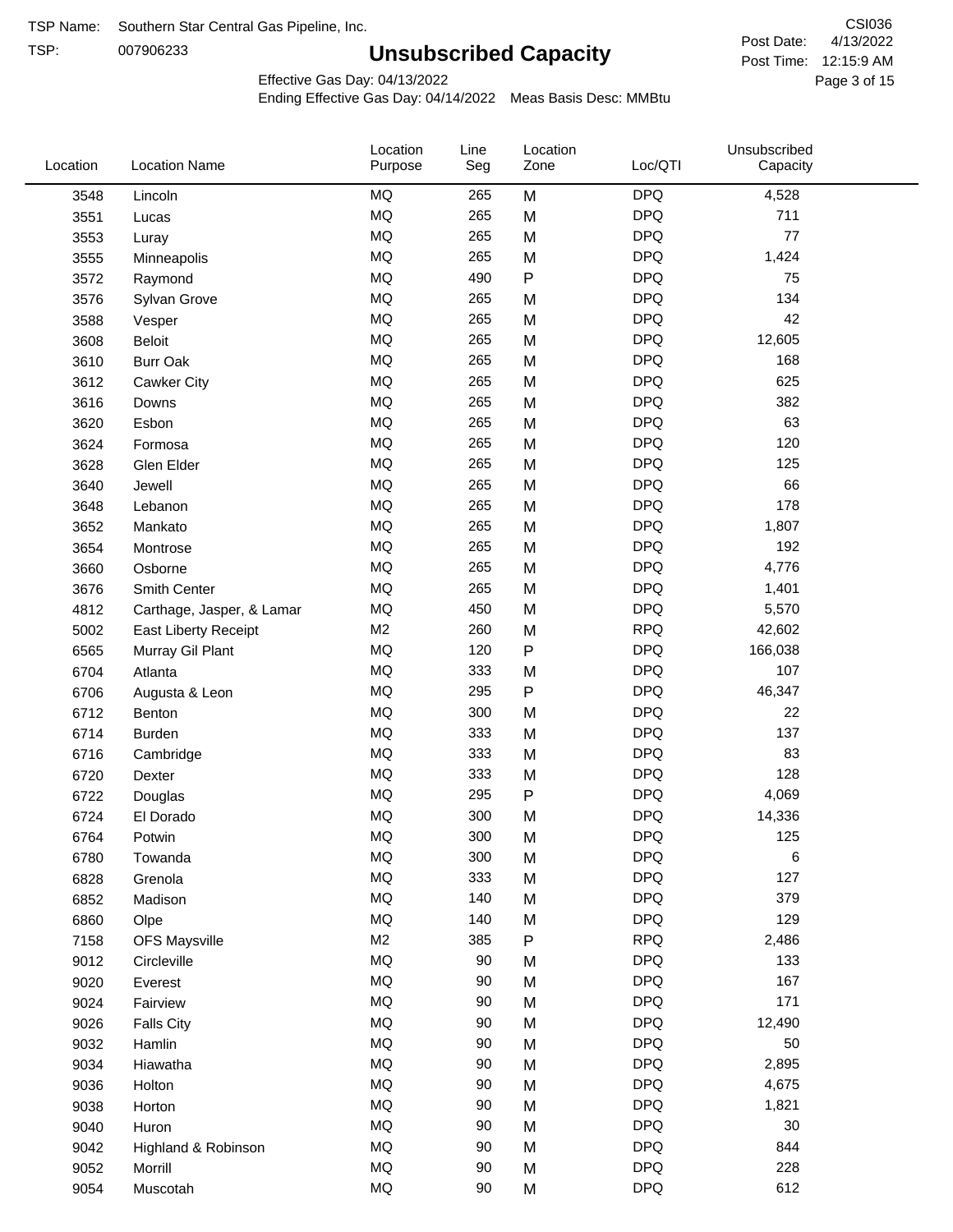TSP:

# **Unsubscribed Capacity**

4/13/2022 Page 4 of 15 Post Time: 12:15:9 AM CSI036 Post Date:

Effective Gas Day: 04/13/2022

| <b>MQ</b><br><b>DPQ</b><br>9057<br>Netawaka<br>90<br>M<br>48<br>MQ<br><b>DPQ</b><br>12<br>180<br>M<br>9059<br>Nortonville & Winchester<br><b>MQ</b><br><b>DPQ</b><br>180<br>M<br>177<br>9064<br>Oskaloosa<br><b>MQ</b><br><b>DPQ</b><br>231<br>180<br>9066<br>M<br>Ozawkie<br><b>MQ</b><br><b>DPQ</b><br>72<br>90<br>M<br>9075<br>Reserve<br><b>MQ</b><br><b>DPQ</b><br>90<br>11,276<br>Sabetha<br>M<br>9079<br>MQ<br><b>DPQ</b><br>1,271<br>180<br>M<br>9091<br><b>Valley Falls</b><br><b>MQ</b><br><b>DPQ</b><br>250<br>6,996<br>M<br>9093<br>Wathena, Elwood & Troy<br><b>DPQ</b><br>MQ<br>90<br>M<br>40<br>9095<br>Whiting<br><b>MQ</b><br><b>DPQ</b><br>208<br>90<br>M<br>9097<br>Willis<br><b>MQ</b><br><b>DPQ</b><br>36,000<br>145<br>M<br>9657<br>South Glavin, KS TB<br>P<br><b>DPQ</b><br>MQ<br>490<br>279<br>9835<br>Hutchinson<br>M <sub>2</sub><br><b>RPQ</b><br>12,086<br>315<br>P<br>Chelin Pld<br>10731<br><b>MQ</b><br><b>DPQ</b><br>145<br>1,000<br>10847<br>M<br>Olathe, KS East TB<br>M <sub>2</sub><br><b>RPQ</b><br>423<br>146,982<br>M<br>10997<br>EGT Jane - Receipt<br>M <sub>2</sub><br><b>RPQ</b><br>90<br>M<br>23,860<br>11138<br>Anr Brown Emergency<br><b>RPQ</b><br>M <sub>2</sub><br>458<br>P<br>56,705<br>11377<br>Transwestern Canadian - Rec.<br><b>RPQ</b><br>M <sub>2</sub><br>458<br>Ρ<br>47,447<br>11435<br><b>OkTex Marsh Interconnect</b><br><b>MQ</b><br><b>DPQ</b><br>450<br>77<br>11704<br>Alba-Purcell-Neck City<br>M<br><b>MQ</b><br><b>DPQ</b><br>260<br>M<br>3,766<br>11709<br>Carl Junction<br><b>MQ</b><br><b>DPQ</b><br>450<br>6,134<br>M<br>11712<br>Carterville<br><b>MQ</b><br><b>DPQ</b><br>450<br>M<br>1,984<br>11716<br>Duenweg<br><b>MQ</b><br><b>DPQ</b><br>450<br>M<br>44,900<br>11740<br>Joplin-Galloway<br><b>MQ</b><br><b>DPQ</b><br>225<br>370<br>M<br>11772<br><b>Reddings Mill</b><br><b>MQ</b><br><b>DPQ</b><br>450<br>M<br>82<br>11776<br>Saginaw<br><b>MQ</b><br><b>DPQ</b><br>50<br>260<br>M<br>11778<br>Smithfield<br><b>MQ</b><br><b>DPQ</b><br>67<br>450<br>M<br>11779<br><b>Stones Corner</b><br><b>MQ</b><br><b>DPQ</b><br>450<br>3,052<br>11792<br>Webb City<br>M<br>M <sub>2</sub><br>P<br><b>RPQ</b><br>400<br>12,876<br>12723<br>DCP - Kingfisher<br>M <sub>2</sub><br><b>RPQ</b><br>333<br>2,822<br>M<br>12782<br>Herndon Pld<br>M <sub>2</sub><br>458<br>Ρ<br><b>RPQ</b><br>102,797<br>13011<br><b>OGT Mutual</b><br><b>RPQ</b><br>490<br>P<br>M <sub>2</sub><br>29,475<br>13144<br>Own Resources - Waverly<br>M <sub>2</sub><br>390<br>Ρ<br><b>RPQ</b><br>36,616<br><b>Superior Carney Plant</b><br>13194<br><b>RPQ</b><br>M <sub>2</sub><br>490<br>Ρ<br>17,798<br>13565<br>St. Francis<br>MQ<br><b>DPQ</b><br>4,000<br>190<br>M<br>13604<br>Olathe, KS Naval Base TB<br>MQ<br>115<br><b>DPQ</b><br>170,108<br>13644<br>M<br>Kansas City, Kansas<br><b>RPQ</b><br>M <sub>2</sub><br>490<br>Ρ<br>15,750<br>13735<br>State Line Pld<br>MQ<br><b>DPQ</b><br>195<br>165,756<br>M<br>13745<br>Kansas City, MO<br>MQ<br>235<br><b>DPQ</b><br>193,050<br>13746<br>M<br>Grain Valley & Lake Lotawana<br>MQ<br>235<br><b>DPQ</b><br>60,000<br>13747<br>Kentucky Avenue<br>M<br>MQ<br>115<br><b>DPQ</b><br>267,453<br>13748<br>47th & 71st & Stateline<br>M<br><b>RPQ</b><br>M <sub>2</sub><br>490<br>Ρ<br>44,606<br>13906<br>Bonny Reservoir Pld<br>M <sub>2</sub><br>335<br><b>RPQ</b><br>6,646<br>Ρ<br>14027<br>Mullendore Pld<br>M <sub>2</sub><br>140<br><b>RPQ</b><br>3,841<br>M<br>14155<br>Chase County Pld<br>M <sub>2</sub><br>340<br><b>RPQ</b><br>11,744<br>Ρ<br>14377<br>DCP Mustang Plt<br>M <sub>2</sub><br>495<br><b>RPQ</b><br>32,434<br>14391<br><b>REP - North Williams</b><br>M<br><b>RPQ</b><br>M <sub>2</sub><br>315<br>9,761<br>Ρ<br>14513<br>Cimarron Pipeline<br>M <sub>2</sub><br>490<br>Ρ<br><b>RPQ</b><br>16,513<br>14872<br>Own Resources - Wray<br>M <sub>2</sub><br><b>RPQ</b><br>CIG Riner<br>490<br>P<br>51,538<br>14965 | Location | <b>Location Name</b> | Location<br>Purpose | Line<br>Seg | Location<br>Zone | Loc/QTI | Unsubscribed<br>Capacity |  |
|-----------------------------------------------------------------------------------------------------------------------------------------------------------------------------------------------------------------------------------------------------------------------------------------------------------------------------------------------------------------------------------------------------------------------------------------------------------------------------------------------------------------------------------------------------------------------------------------------------------------------------------------------------------------------------------------------------------------------------------------------------------------------------------------------------------------------------------------------------------------------------------------------------------------------------------------------------------------------------------------------------------------------------------------------------------------------------------------------------------------------------------------------------------------------------------------------------------------------------------------------------------------------------------------------------------------------------------------------------------------------------------------------------------------------------------------------------------------------------------------------------------------------------------------------------------------------------------------------------------------------------------------------------------------------------------------------------------------------------------------------------------------------------------------------------------------------------------------------------------------------------------------------------------------------------------------------------------------------------------------------------------------------------------------------------------------------------------------------------------------------------------------------------------------------------------------------------------------------------------------------------------------------------------------------------------------------------------------------------------------------------------------------------------------------------------------------------------------------------------------------------------------------------------------------------------------------------------------------------------------------------------------------------------------------------------------------------------------------------------------------------------------------------------------------------------------------------------------------------------------------------------------------------------------------------------------------------------------------------------------------------------------------------------------------------------------------------------------------------------------------------------------------------------------------------------------------------------------------------------------------------------------------------------------------------------------------------------------------------------------------------------------------------------------------------------------------------------------------------------------------------------------------------------------------------------------------------------------------------------------------------------------------------------------------------------------------------------------------------------------------------------------------------------------------------------------------------------------------------------------------------------------------------------------------------------|----------|----------------------|---------------------|-------------|------------------|---------|--------------------------|--|
|                                                                                                                                                                                                                                                                                                                                                                                                                                                                                                                                                                                                                                                                                                                                                                                                                                                                                                                                                                                                                                                                                                                                                                                                                                                                                                                                                                                                                                                                                                                                                                                                                                                                                                                                                                                                                                                                                                                                                                                                                                                                                                                                                                                                                                                                                                                                                                                                                                                                                                                                                                                                                                                                                                                                                                                                                                                                                                                                                                                                                                                                                                                                                                                                                                                                                                                                                                                                                                                                                                                                                                                                                                                                                                                                                                                                                                                                                                                                   |          |                      |                     |             |                  |         |                          |  |
|                                                                                                                                                                                                                                                                                                                                                                                                                                                                                                                                                                                                                                                                                                                                                                                                                                                                                                                                                                                                                                                                                                                                                                                                                                                                                                                                                                                                                                                                                                                                                                                                                                                                                                                                                                                                                                                                                                                                                                                                                                                                                                                                                                                                                                                                                                                                                                                                                                                                                                                                                                                                                                                                                                                                                                                                                                                                                                                                                                                                                                                                                                                                                                                                                                                                                                                                                                                                                                                                                                                                                                                                                                                                                                                                                                                                                                                                                                                                   |          |                      |                     |             |                  |         |                          |  |
|                                                                                                                                                                                                                                                                                                                                                                                                                                                                                                                                                                                                                                                                                                                                                                                                                                                                                                                                                                                                                                                                                                                                                                                                                                                                                                                                                                                                                                                                                                                                                                                                                                                                                                                                                                                                                                                                                                                                                                                                                                                                                                                                                                                                                                                                                                                                                                                                                                                                                                                                                                                                                                                                                                                                                                                                                                                                                                                                                                                                                                                                                                                                                                                                                                                                                                                                                                                                                                                                                                                                                                                                                                                                                                                                                                                                                                                                                                                                   |          |                      |                     |             |                  |         |                          |  |
|                                                                                                                                                                                                                                                                                                                                                                                                                                                                                                                                                                                                                                                                                                                                                                                                                                                                                                                                                                                                                                                                                                                                                                                                                                                                                                                                                                                                                                                                                                                                                                                                                                                                                                                                                                                                                                                                                                                                                                                                                                                                                                                                                                                                                                                                                                                                                                                                                                                                                                                                                                                                                                                                                                                                                                                                                                                                                                                                                                                                                                                                                                                                                                                                                                                                                                                                                                                                                                                                                                                                                                                                                                                                                                                                                                                                                                                                                                                                   |          |                      |                     |             |                  |         |                          |  |
|                                                                                                                                                                                                                                                                                                                                                                                                                                                                                                                                                                                                                                                                                                                                                                                                                                                                                                                                                                                                                                                                                                                                                                                                                                                                                                                                                                                                                                                                                                                                                                                                                                                                                                                                                                                                                                                                                                                                                                                                                                                                                                                                                                                                                                                                                                                                                                                                                                                                                                                                                                                                                                                                                                                                                                                                                                                                                                                                                                                                                                                                                                                                                                                                                                                                                                                                                                                                                                                                                                                                                                                                                                                                                                                                                                                                                                                                                                                                   |          |                      |                     |             |                  |         |                          |  |
|                                                                                                                                                                                                                                                                                                                                                                                                                                                                                                                                                                                                                                                                                                                                                                                                                                                                                                                                                                                                                                                                                                                                                                                                                                                                                                                                                                                                                                                                                                                                                                                                                                                                                                                                                                                                                                                                                                                                                                                                                                                                                                                                                                                                                                                                                                                                                                                                                                                                                                                                                                                                                                                                                                                                                                                                                                                                                                                                                                                                                                                                                                                                                                                                                                                                                                                                                                                                                                                                                                                                                                                                                                                                                                                                                                                                                                                                                                                                   |          |                      |                     |             |                  |         |                          |  |
|                                                                                                                                                                                                                                                                                                                                                                                                                                                                                                                                                                                                                                                                                                                                                                                                                                                                                                                                                                                                                                                                                                                                                                                                                                                                                                                                                                                                                                                                                                                                                                                                                                                                                                                                                                                                                                                                                                                                                                                                                                                                                                                                                                                                                                                                                                                                                                                                                                                                                                                                                                                                                                                                                                                                                                                                                                                                                                                                                                                                                                                                                                                                                                                                                                                                                                                                                                                                                                                                                                                                                                                                                                                                                                                                                                                                                                                                                                                                   |          |                      |                     |             |                  |         |                          |  |
|                                                                                                                                                                                                                                                                                                                                                                                                                                                                                                                                                                                                                                                                                                                                                                                                                                                                                                                                                                                                                                                                                                                                                                                                                                                                                                                                                                                                                                                                                                                                                                                                                                                                                                                                                                                                                                                                                                                                                                                                                                                                                                                                                                                                                                                                                                                                                                                                                                                                                                                                                                                                                                                                                                                                                                                                                                                                                                                                                                                                                                                                                                                                                                                                                                                                                                                                                                                                                                                                                                                                                                                                                                                                                                                                                                                                                                                                                                                                   |          |                      |                     |             |                  |         |                          |  |
|                                                                                                                                                                                                                                                                                                                                                                                                                                                                                                                                                                                                                                                                                                                                                                                                                                                                                                                                                                                                                                                                                                                                                                                                                                                                                                                                                                                                                                                                                                                                                                                                                                                                                                                                                                                                                                                                                                                                                                                                                                                                                                                                                                                                                                                                                                                                                                                                                                                                                                                                                                                                                                                                                                                                                                                                                                                                                                                                                                                                                                                                                                                                                                                                                                                                                                                                                                                                                                                                                                                                                                                                                                                                                                                                                                                                                                                                                                                                   |          |                      |                     |             |                  |         |                          |  |
|                                                                                                                                                                                                                                                                                                                                                                                                                                                                                                                                                                                                                                                                                                                                                                                                                                                                                                                                                                                                                                                                                                                                                                                                                                                                                                                                                                                                                                                                                                                                                                                                                                                                                                                                                                                                                                                                                                                                                                                                                                                                                                                                                                                                                                                                                                                                                                                                                                                                                                                                                                                                                                                                                                                                                                                                                                                                                                                                                                                                                                                                                                                                                                                                                                                                                                                                                                                                                                                                                                                                                                                                                                                                                                                                                                                                                                                                                                                                   |          |                      |                     |             |                  |         |                          |  |
|                                                                                                                                                                                                                                                                                                                                                                                                                                                                                                                                                                                                                                                                                                                                                                                                                                                                                                                                                                                                                                                                                                                                                                                                                                                                                                                                                                                                                                                                                                                                                                                                                                                                                                                                                                                                                                                                                                                                                                                                                                                                                                                                                                                                                                                                                                                                                                                                                                                                                                                                                                                                                                                                                                                                                                                                                                                                                                                                                                                                                                                                                                                                                                                                                                                                                                                                                                                                                                                                                                                                                                                                                                                                                                                                                                                                                                                                                                                                   |          |                      |                     |             |                  |         |                          |  |
|                                                                                                                                                                                                                                                                                                                                                                                                                                                                                                                                                                                                                                                                                                                                                                                                                                                                                                                                                                                                                                                                                                                                                                                                                                                                                                                                                                                                                                                                                                                                                                                                                                                                                                                                                                                                                                                                                                                                                                                                                                                                                                                                                                                                                                                                                                                                                                                                                                                                                                                                                                                                                                                                                                                                                                                                                                                                                                                                                                                                                                                                                                                                                                                                                                                                                                                                                                                                                                                                                                                                                                                                                                                                                                                                                                                                                                                                                                                                   |          |                      |                     |             |                  |         |                          |  |
|                                                                                                                                                                                                                                                                                                                                                                                                                                                                                                                                                                                                                                                                                                                                                                                                                                                                                                                                                                                                                                                                                                                                                                                                                                                                                                                                                                                                                                                                                                                                                                                                                                                                                                                                                                                                                                                                                                                                                                                                                                                                                                                                                                                                                                                                                                                                                                                                                                                                                                                                                                                                                                                                                                                                                                                                                                                                                                                                                                                                                                                                                                                                                                                                                                                                                                                                                                                                                                                                                                                                                                                                                                                                                                                                                                                                                                                                                                                                   |          |                      |                     |             |                  |         |                          |  |
|                                                                                                                                                                                                                                                                                                                                                                                                                                                                                                                                                                                                                                                                                                                                                                                                                                                                                                                                                                                                                                                                                                                                                                                                                                                                                                                                                                                                                                                                                                                                                                                                                                                                                                                                                                                                                                                                                                                                                                                                                                                                                                                                                                                                                                                                                                                                                                                                                                                                                                                                                                                                                                                                                                                                                                                                                                                                                                                                                                                                                                                                                                                                                                                                                                                                                                                                                                                                                                                                                                                                                                                                                                                                                                                                                                                                                                                                                                                                   |          |                      |                     |             |                  |         |                          |  |
|                                                                                                                                                                                                                                                                                                                                                                                                                                                                                                                                                                                                                                                                                                                                                                                                                                                                                                                                                                                                                                                                                                                                                                                                                                                                                                                                                                                                                                                                                                                                                                                                                                                                                                                                                                                                                                                                                                                                                                                                                                                                                                                                                                                                                                                                                                                                                                                                                                                                                                                                                                                                                                                                                                                                                                                                                                                                                                                                                                                                                                                                                                                                                                                                                                                                                                                                                                                                                                                                                                                                                                                                                                                                                                                                                                                                                                                                                                                                   |          |                      |                     |             |                  |         |                          |  |
|                                                                                                                                                                                                                                                                                                                                                                                                                                                                                                                                                                                                                                                                                                                                                                                                                                                                                                                                                                                                                                                                                                                                                                                                                                                                                                                                                                                                                                                                                                                                                                                                                                                                                                                                                                                                                                                                                                                                                                                                                                                                                                                                                                                                                                                                                                                                                                                                                                                                                                                                                                                                                                                                                                                                                                                                                                                                                                                                                                                                                                                                                                                                                                                                                                                                                                                                                                                                                                                                                                                                                                                                                                                                                                                                                                                                                                                                                                                                   |          |                      |                     |             |                  |         |                          |  |
|                                                                                                                                                                                                                                                                                                                                                                                                                                                                                                                                                                                                                                                                                                                                                                                                                                                                                                                                                                                                                                                                                                                                                                                                                                                                                                                                                                                                                                                                                                                                                                                                                                                                                                                                                                                                                                                                                                                                                                                                                                                                                                                                                                                                                                                                                                                                                                                                                                                                                                                                                                                                                                                                                                                                                                                                                                                                                                                                                                                                                                                                                                                                                                                                                                                                                                                                                                                                                                                                                                                                                                                                                                                                                                                                                                                                                                                                                                                                   |          |                      |                     |             |                  |         |                          |  |
|                                                                                                                                                                                                                                                                                                                                                                                                                                                                                                                                                                                                                                                                                                                                                                                                                                                                                                                                                                                                                                                                                                                                                                                                                                                                                                                                                                                                                                                                                                                                                                                                                                                                                                                                                                                                                                                                                                                                                                                                                                                                                                                                                                                                                                                                                                                                                                                                                                                                                                                                                                                                                                                                                                                                                                                                                                                                                                                                                                                                                                                                                                                                                                                                                                                                                                                                                                                                                                                                                                                                                                                                                                                                                                                                                                                                                                                                                                                                   |          |                      |                     |             |                  |         |                          |  |
|                                                                                                                                                                                                                                                                                                                                                                                                                                                                                                                                                                                                                                                                                                                                                                                                                                                                                                                                                                                                                                                                                                                                                                                                                                                                                                                                                                                                                                                                                                                                                                                                                                                                                                                                                                                                                                                                                                                                                                                                                                                                                                                                                                                                                                                                                                                                                                                                                                                                                                                                                                                                                                                                                                                                                                                                                                                                                                                                                                                                                                                                                                                                                                                                                                                                                                                                                                                                                                                                                                                                                                                                                                                                                                                                                                                                                                                                                                                                   |          |                      |                     |             |                  |         |                          |  |
|                                                                                                                                                                                                                                                                                                                                                                                                                                                                                                                                                                                                                                                                                                                                                                                                                                                                                                                                                                                                                                                                                                                                                                                                                                                                                                                                                                                                                                                                                                                                                                                                                                                                                                                                                                                                                                                                                                                                                                                                                                                                                                                                                                                                                                                                                                                                                                                                                                                                                                                                                                                                                                                                                                                                                                                                                                                                                                                                                                                                                                                                                                                                                                                                                                                                                                                                                                                                                                                                                                                                                                                                                                                                                                                                                                                                                                                                                                                                   |          |                      |                     |             |                  |         |                          |  |
|                                                                                                                                                                                                                                                                                                                                                                                                                                                                                                                                                                                                                                                                                                                                                                                                                                                                                                                                                                                                                                                                                                                                                                                                                                                                                                                                                                                                                                                                                                                                                                                                                                                                                                                                                                                                                                                                                                                                                                                                                                                                                                                                                                                                                                                                                                                                                                                                                                                                                                                                                                                                                                                                                                                                                                                                                                                                                                                                                                                                                                                                                                                                                                                                                                                                                                                                                                                                                                                                                                                                                                                                                                                                                                                                                                                                                                                                                                                                   |          |                      |                     |             |                  |         |                          |  |
|                                                                                                                                                                                                                                                                                                                                                                                                                                                                                                                                                                                                                                                                                                                                                                                                                                                                                                                                                                                                                                                                                                                                                                                                                                                                                                                                                                                                                                                                                                                                                                                                                                                                                                                                                                                                                                                                                                                                                                                                                                                                                                                                                                                                                                                                                                                                                                                                                                                                                                                                                                                                                                                                                                                                                                                                                                                                                                                                                                                                                                                                                                                                                                                                                                                                                                                                                                                                                                                                                                                                                                                                                                                                                                                                                                                                                                                                                                                                   |          |                      |                     |             |                  |         |                          |  |
|                                                                                                                                                                                                                                                                                                                                                                                                                                                                                                                                                                                                                                                                                                                                                                                                                                                                                                                                                                                                                                                                                                                                                                                                                                                                                                                                                                                                                                                                                                                                                                                                                                                                                                                                                                                                                                                                                                                                                                                                                                                                                                                                                                                                                                                                                                                                                                                                                                                                                                                                                                                                                                                                                                                                                                                                                                                                                                                                                                                                                                                                                                                                                                                                                                                                                                                                                                                                                                                                                                                                                                                                                                                                                                                                                                                                                                                                                                                                   |          |                      |                     |             |                  |         |                          |  |
|                                                                                                                                                                                                                                                                                                                                                                                                                                                                                                                                                                                                                                                                                                                                                                                                                                                                                                                                                                                                                                                                                                                                                                                                                                                                                                                                                                                                                                                                                                                                                                                                                                                                                                                                                                                                                                                                                                                                                                                                                                                                                                                                                                                                                                                                                                                                                                                                                                                                                                                                                                                                                                                                                                                                                                                                                                                                                                                                                                                                                                                                                                                                                                                                                                                                                                                                                                                                                                                                                                                                                                                                                                                                                                                                                                                                                                                                                                                                   |          |                      |                     |             |                  |         |                          |  |
|                                                                                                                                                                                                                                                                                                                                                                                                                                                                                                                                                                                                                                                                                                                                                                                                                                                                                                                                                                                                                                                                                                                                                                                                                                                                                                                                                                                                                                                                                                                                                                                                                                                                                                                                                                                                                                                                                                                                                                                                                                                                                                                                                                                                                                                                                                                                                                                                                                                                                                                                                                                                                                                                                                                                                                                                                                                                                                                                                                                                                                                                                                                                                                                                                                                                                                                                                                                                                                                                                                                                                                                                                                                                                                                                                                                                                                                                                                                                   |          |                      |                     |             |                  |         |                          |  |
|                                                                                                                                                                                                                                                                                                                                                                                                                                                                                                                                                                                                                                                                                                                                                                                                                                                                                                                                                                                                                                                                                                                                                                                                                                                                                                                                                                                                                                                                                                                                                                                                                                                                                                                                                                                                                                                                                                                                                                                                                                                                                                                                                                                                                                                                                                                                                                                                                                                                                                                                                                                                                                                                                                                                                                                                                                                                                                                                                                                                                                                                                                                                                                                                                                                                                                                                                                                                                                                                                                                                                                                                                                                                                                                                                                                                                                                                                                                                   |          |                      |                     |             |                  |         |                          |  |
|                                                                                                                                                                                                                                                                                                                                                                                                                                                                                                                                                                                                                                                                                                                                                                                                                                                                                                                                                                                                                                                                                                                                                                                                                                                                                                                                                                                                                                                                                                                                                                                                                                                                                                                                                                                                                                                                                                                                                                                                                                                                                                                                                                                                                                                                                                                                                                                                                                                                                                                                                                                                                                                                                                                                                                                                                                                                                                                                                                                                                                                                                                                                                                                                                                                                                                                                                                                                                                                                                                                                                                                                                                                                                                                                                                                                                                                                                                                                   |          |                      |                     |             |                  |         |                          |  |
|                                                                                                                                                                                                                                                                                                                                                                                                                                                                                                                                                                                                                                                                                                                                                                                                                                                                                                                                                                                                                                                                                                                                                                                                                                                                                                                                                                                                                                                                                                                                                                                                                                                                                                                                                                                                                                                                                                                                                                                                                                                                                                                                                                                                                                                                                                                                                                                                                                                                                                                                                                                                                                                                                                                                                                                                                                                                                                                                                                                                                                                                                                                                                                                                                                                                                                                                                                                                                                                                                                                                                                                                                                                                                                                                                                                                                                                                                                                                   |          |                      |                     |             |                  |         |                          |  |
|                                                                                                                                                                                                                                                                                                                                                                                                                                                                                                                                                                                                                                                                                                                                                                                                                                                                                                                                                                                                                                                                                                                                                                                                                                                                                                                                                                                                                                                                                                                                                                                                                                                                                                                                                                                                                                                                                                                                                                                                                                                                                                                                                                                                                                                                                                                                                                                                                                                                                                                                                                                                                                                                                                                                                                                                                                                                                                                                                                                                                                                                                                                                                                                                                                                                                                                                                                                                                                                                                                                                                                                                                                                                                                                                                                                                                                                                                                                                   |          |                      |                     |             |                  |         |                          |  |
|                                                                                                                                                                                                                                                                                                                                                                                                                                                                                                                                                                                                                                                                                                                                                                                                                                                                                                                                                                                                                                                                                                                                                                                                                                                                                                                                                                                                                                                                                                                                                                                                                                                                                                                                                                                                                                                                                                                                                                                                                                                                                                                                                                                                                                                                                                                                                                                                                                                                                                                                                                                                                                                                                                                                                                                                                                                                                                                                                                                                                                                                                                                                                                                                                                                                                                                                                                                                                                                                                                                                                                                                                                                                                                                                                                                                                                                                                                                                   |          |                      |                     |             |                  |         |                          |  |
|                                                                                                                                                                                                                                                                                                                                                                                                                                                                                                                                                                                                                                                                                                                                                                                                                                                                                                                                                                                                                                                                                                                                                                                                                                                                                                                                                                                                                                                                                                                                                                                                                                                                                                                                                                                                                                                                                                                                                                                                                                                                                                                                                                                                                                                                                                                                                                                                                                                                                                                                                                                                                                                                                                                                                                                                                                                                                                                                                                                                                                                                                                                                                                                                                                                                                                                                                                                                                                                                                                                                                                                                                                                                                                                                                                                                                                                                                                                                   |          |                      |                     |             |                  |         |                          |  |
|                                                                                                                                                                                                                                                                                                                                                                                                                                                                                                                                                                                                                                                                                                                                                                                                                                                                                                                                                                                                                                                                                                                                                                                                                                                                                                                                                                                                                                                                                                                                                                                                                                                                                                                                                                                                                                                                                                                                                                                                                                                                                                                                                                                                                                                                                                                                                                                                                                                                                                                                                                                                                                                                                                                                                                                                                                                                                                                                                                                                                                                                                                                                                                                                                                                                                                                                                                                                                                                                                                                                                                                                                                                                                                                                                                                                                                                                                                                                   |          |                      |                     |             |                  |         |                          |  |
|                                                                                                                                                                                                                                                                                                                                                                                                                                                                                                                                                                                                                                                                                                                                                                                                                                                                                                                                                                                                                                                                                                                                                                                                                                                                                                                                                                                                                                                                                                                                                                                                                                                                                                                                                                                                                                                                                                                                                                                                                                                                                                                                                                                                                                                                                                                                                                                                                                                                                                                                                                                                                                                                                                                                                                                                                                                                                                                                                                                                                                                                                                                                                                                                                                                                                                                                                                                                                                                                                                                                                                                                                                                                                                                                                                                                                                                                                                                                   |          |                      |                     |             |                  |         |                          |  |
|                                                                                                                                                                                                                                                                                                                                                                                                                                                                                                                                                                                                                                                                                                                                                                                                                                                                                                                                                                                                                                                                                                                                                                                                                                                                                                                                                                                                                                                                                                                                                                                                                                                                                                                                                                                                                                                                                                                                                                                                                                                                                                                                                                                                                                                                                                                                                                                                                                                                                                                                                                                                                                                                                                                                                                                                                                                                                                                                                                                                                                                                                                                                                                                                                                                                                                                                                                                                                                                                                                                                                                                                                                                                                                                                                                                                                                                                                                                                   |          |                      |                     |             |                  |         |                          |  |
|                                                                                                                                                                                                                                                                                                                                                                                                                                                                                                                                                                                                                                                                                                                                                                                                                                                                                                                                                                                                                                                                                                                                                                                                                                                                                                                                                                                                                                                                                                                                                                                                                                                                                                                                                                                                                                                                                                                                                                                                                                                                                                                                                                                                                                                                                                                                                                                                                                                                                                                                                                                                                                                                                                                                                                                                                                                                                                                                                                                                                                                                                                                                                                                                                                                                                                                                                                                                                                                                                                                                                                                                                                                                                                                                                                                                                                                                                                                                   |          |                      |                     |             |                  |         |                          |  |
|                                                                                                                                                                                                                                                                                                                                                                                                                                                                                                                                                                                                                                                                                                                                                                                                                                                                                                                                                                                                                                                                                                                                                                                                                                                                                                                                                                                                                                                                                                                                                                                                                                                                                                                                                                                                                                                                                                                                                                                                                                                                                                                                                                                                                                                                                                                                                                                                                                                                                                                                                                                                                                                                                                                                                                                                                                                                                                                                                                                                                                                                                                                                                                                                                                                                                                                                                                                                                                                                                                                                                                                                                                                                                                                                                                                                                                                                                                                                   |          |                      |                     |             |                  |         |                          |  |
|                                                                                                                                                                                                                                                                                                                                                                                                                                                                                                                                                                                                                                                                                                                                                                                                                                                                                                                                                                                                                                                                                                                                                                                                                                                                                                                                                                                                                                                                                                                                                                                                                                                                                                                                                                                                                                                                                                                                                                                                                                                                                                                                                                                                                                                                                                                                                                                                                                                                                                                                                                                                                                                                                                                                                                                                                                                                                                                                                                                                                                                                                                                                                                                                                                                                                                                                                                                                                                                                                                                                                                                                                                                                                                                                                                                                                                                                                                                                   |          |                      |                     |             |                  |         |                          |  |
|                                                                                                                                                                                                                                                                                                                                                                                                                                                                                                                                                                                                                                                                                                                                                                                                                                                                                                                                                                                                                                                                                                                                                                                                                                                                                                                                                                                                                                                                                                                                                                                                                                                                                                                                                                                                                                                                                                                                                                                                                                                                                                                                                                                                                                                                                                                                                                                                                                                                                                                                                                                                                                                                                                                                                                                                                                                                                                                                                                                                                                                                                                                                                                                                                                                                                                                                                                                                                                                                                                                                                                                                                                                                                                                                                                                                                                                                                                                                   |          |                      |                     |             |                  |         |                          |  |
|                                                                                                                                                                                                                                                                                                                                                                                                                                                                                                                                                                                                                                                                                                                                                                                                                                                                                                                                                                                                                                                                                                                                                                                                                                                                                                                                                                                                                                                                                                                                                                                                                                                                                                                                                                                                                                                                                                                                                                                                                                                                                                                                                                                                                                                                                                                                                                                                                                                                                                                                                                                                                                                                                                                                                                                                                                                                                                                                                                                                                                                                                                                                                                                                                                                                                                                                                                                                                                                                                                                                                                                                                                                                                                                                                                                                                                                                                                                                   |          |                      |                     |             |                  |         |                          |  |
|                                                                                                                                                                                                                                                                                                                                                                                                                                                                                                                                                                                                                                                                                                                                                                                                                                                                                                                                                                                                                                                                                                                                                                                                                                                                                                                                                                                                                                                                                                                                                                                                                                                                                                                                                                                                                                                                                                                                                                                                                                                                                                                                                                                                                                                                                                                                                                                                                                                                                                                                                                                                                                                                                                                                                                                                                                                                                                                                                                                                                                                                                                                                                                                                                                                                                                                                                                                                                                                                                                                                                                                                                                                                                                                                                                                                                                                                                                                                   |          |                      |                     |             |                  |         |                          |  |
|                                                                                                                                                                                                                                                                                                                                                                                                                                                                                                                                                                                                                                                                                                                                                                                                                                                                                                                                                                                                                                                                                                                                                                                                                                                                                                                                                                                                                                                                                                                                                                                                                                                                                                                                                                                                                                                                                                                                                                                                                                                                                                                                                                                                                                                                                                                                                                                                                                                                                                                                                                                                                                                                                                                                                                                                                                                                                                                                                                                                                                                                                                                                                                                                                                                                                                                                                                                                                                                                                                                                                                                                                                                                                                                                                                                                                                                                                                                                   |          |                      |                     |             |                  |         |                          |  |
|                                                                                                                                                                                                                                                                                                                                                                                                                                                                                                                                                                                                                                                                                                                                                                                                                                                                                                                                                                                                                                                                                                                                                                                                                                                                                                                                                                                                                                                                                                                                                                                                                                                                                                                                                                                                                                                                                                                                                                                                                                                                                                                                                                                                                                                                                                                                                                                                                                                                                                                                                                                                                                                                                                                                                                                                                                                                                                                                                                                                                                                                                                                                                                                                                                                                                                                                                                                                                                                                                                                                                                                                                                                                                                                                                                                                                                                                                                                                   |          |                      |                     |             |                  |         |                          |  |
|                                                                                                                                                                                                                                                                                                                                                                                                                                                                                                                                                                                                                                                                                                                                                                                                                                                                                                                                                                                                                                                                                                                                                                                                                                                                                                                                                                                                                                                                                                                                                                                                                                                                                                                                                                                                                                                                                                                                                                                                                                                                                                                                                                                                                                                                                                                                                                                                                                                                                                                                                                                                                                                                                                                                                                                                                                                                                                                                                                                                                                                                                                                                                                                                                                                                                                                                                                                                                                                                                                                                                                                                                                                                                                                                                                                                                                                                                                                                   |          |                      |                     |             |                  |         |                          |  |
|                                                                                                                                                                                                                                                                                                                                                                                                                                                                                                                                                                                                                                                                                                                                                                                                                                                                                                                                                                                                                                                                                                                                                                                                                                                                                                                                                                                                                                                                                                                                                                                                                                                                                                                                                                                                                                                                                                                                                                                                                                                                                                                                                                                                                                                                                                                                                                                                                                                                                                                                                                                                                                                                                                                                                                                                                                                                                                                                                                                                                                                                                                                                                                                                                                                                                                                                                                                                                                                                                                                                                                                                                                                                                                                                                                                                                                                                                                                                   |          |                      |                     |             |                  |         |                          |  |
|                                                                                                                                                                                                                                                                                                                                                                                                                                                                                                                                                                                                                                                                                                                                                                                                                                                                                                                                                                                                                                                                                                                                                                                                                                                                                                                                                                                                                                                                                                                                                                                                                                                                                                                                                                                                                                                                                                                                                                                                                                                                                                                                                                                                                                                                                                                                                                                                                                                                                                                                                                                                                                                                                                                                                                                                                                                                                                                                                                                                                                                                                                                                                                                                                                                                                                                                                                                                                                                                                                                                                                                                                                                                                                                                                                                                                                                                                                                                   |          |                      |                     |             |                  |         |                          |  |
|                                                                                                                                                                                                                                                                                                                                                                                                                                                                                                                                                                                                                                                                                                                                                                                                                                                                                                                                                                                                                                                                                                                                                                                                                                                                                                                                                                                                                                                                                                                                                                                                                                                                                                                                                                                                                                                                                                                                                                                                                                                                                                                                                                                                                                                                                                                                                                                                                                                                                                                                                                                                                                                                                                                                                                                                                                                                                                                                                                                                                                                                                                                                                                                                                                                                                                                                                                                                                                                                                                                                                                                                                                                                                                                                                                                                                                                                                                                                   |          |                      |                     |             |                  |         |                          |  |
|                                                                                                                                                                                                                                                                                                                                                                                                                                                                                                                                                                                                                                                                                                                                                                                                                                                                                                                                                                                                                                                                                                                                                                                                                                                                                                                                                                                                                                                                                                                                                                                                                                                                                                                                                                                                                                                                                                                                                                                                                                                                                                                                                                                                                                                                                                                                                                                                                                                                                                                                                                                                                                                                                                                                                                                                                                                                                                                                                                                                                                                                                                                                                                                                                                                                                                                                                                                                                                                                                                                                                                                                                                                                                                                                                                                                                                                                                                                                   |          |                      |                     |             |                  |         |                          |  |
|                                                                                                                                                                                                                                                                                                                                                                                                                                                                                                                                                                                                                                                                                                                                                                                                                                                                                                                                                                                                                                                                                                                                                                                                                                                                                                                                                                                                                                                                                                                                                                                                                                                                                                                                                                                                                                                                                                                                                                                                                                                                                                                                                                                                                                                                                                                                                                                                                                                                                                                                                                                                                                                                                                                                                                                                                                                                                                                                                                                                                                                                                                                                                                                                                                                                                                                                                                                                                                                                                                                                                                                                                                                                                                                                                                                                                                                                                                                                   |          |                      |                     |             |                  |         |                          |  |
|                                                                                                                                                                                                                                                                                                                                                                                                                                                                                                                                                                                                                                                                                                                                                                                                                                                                                                                                                                                                                                                                                                                                                                                                                                                                                                                                                                                                                                                                                                                                                                                                                                                                                                                                                                                                                                                                                                                                                                                                                                                                                                                                                                                                                                                                                                                                                                                                                                                                                                                                                                                                                                                                                                                                                                                                                                                                                                                                                                                                                                                                                                                                                                                                                                                                                                                                                                                                                                                                                                                                                                                                                                                                                                                                                                                                                                                                                                                                   |          |                      |                     |             |                  |         |                          |  |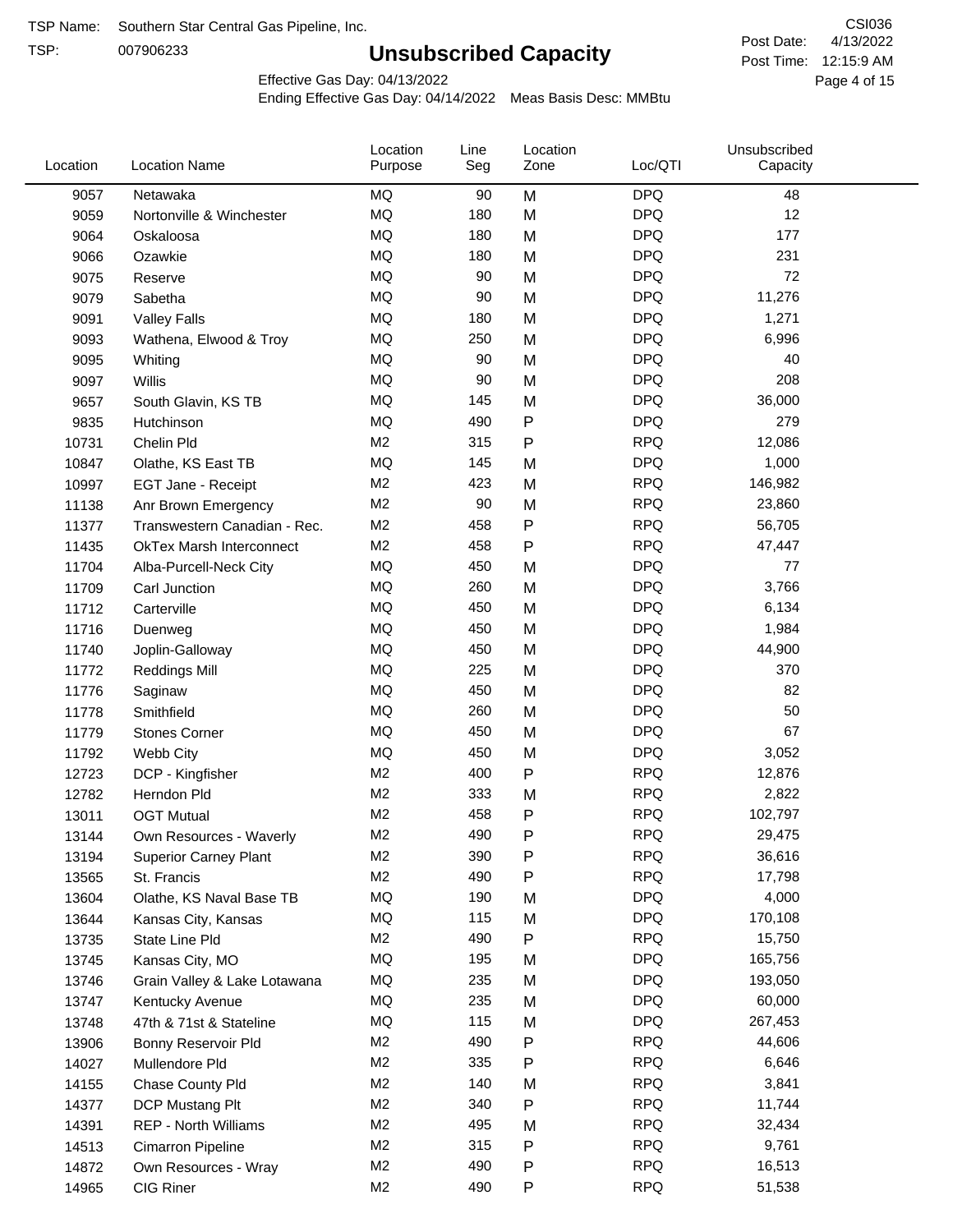TSP:

# **Unsubscribed Capacity**

4/13/2022 Page 5 of 15 Post Time: 12:15:9 AM CSI036 Post Date:

Effective Gas Day: 04/13/2022

| Location | <b>Location Name</b>               | Location<br>Purpose | Line<br>Seg | Location<br>Zone | Loc/QTI    | Unsubscribed<br>Capacity |  |
|----------|------------------------------------|---------------------|-------------|------------------|------------|--------------------------|--|
| 14971    | <b>KGST Ark River</b>              | M <sub>2</sub>      | 130         | P                | <b>RPQ</b> | 56,934                   |  |
| 15011    | <b>EOIT Noble</b>                  | M <sub>2</sub>      | 400         | P                | <b>RPQ</b> | 46,050                   |  |
| 15012    | Cleveland Mo                       | <b>MQ</b>           | 235         | M                | <b>DPQ</b> | 26                       |  |
| 15020    | East Lynne & Garden City           | <b>MQ</b>           | 235         | M                | <b>DPQ</b> | 830                      |  |
| 15024    | Freeman                            | <b>MQ</b>           | 235         | M                | <b>DPQ</b> | 76                       |  |
| 15032    | Holden                             | <b>MQ</b>           | 235         | M                | <b>DPQ</b> | 4,017                    |  |
| 15044    | Kingsville                         | <b>MQ</b>           | 235         | M                | <b>DPQ</b> | 41                       |  |
| 15050    | Lone Jack                          | <b>MQ</b>           | 235         | M                | <b>DPQ</b> | 288                      |  |
| 15064    | Peculiar                           | <b>MQ</b>           | 235         | M                | <b>DPQ</b> | 2,265                    |  |
| 15066    | Pleasant Hill                      | <b>MQ</b>           | 235         | M                | <b>DPQ</b> | 4,776                    |  |
| 15117    | Hulah                              | M <sub>2</sub>      | 335         | P                | <b>RPQ</b> | 2,730                    |  |
| 15142    | <b>EOIT McClain</b>                | M <sub>2</sub>      | 385         | P                | <b>RPQ</b> | 91,338                   |  |
| 15216    | Dearborn MO                        | MQ                  | 250         | M                | <b>DPQ</b> | 1,372                    |  |
| 15223    | Nimrod                             | M <sub>2</sub>      | 340         | P                | <b>RPQ</b> | 23,446                   |  |
| 15236    | Questar Skull Creek                | M <sub>2</sub>      | 490         | P                | <b>RPQ</b> | 49,874                   |  |
| 15253    | DCP - Cimarron Plant               | M <sub>2</sub>      | 458         | P                | <b>RPQ</b> | 117,425                  |  |
| 15256    | New Market & Trimble               | <b>MQ</b>           | 250         | M                | <b>DPQ</b> | 92                       |  |
| 15266    | <b>CIG Floris</b>                  | M <sub>2</sub>      | 315         | P                | <b>RPQ</b> | 81,012                   |  |
| 15300    | <b>OFS</b> Stateline               | M <sub>2</sub>      | 458         | P                | <b>RPQ</b> | 48,284                   |  |
| 15343    | St. Francis Pld                    | M <sub>2</sub>      | 490         | P                | <b>RPQ</b> | 13,960                   |  |
| 15405    | Golden Gas Pld                     | M <sub>2</sub>      | 315         | P                | <b>RPQ</b> | 25,274                   |  |
| 15430    | Velma Gas Plant                    | M <sub>2</sub>      | 385         | P                | <b>RPQ</b> | 53,846                   |  |
| 15433    | Scout - Satanta                    | M <sub>2</sub>      | 130         | P                | <b>RPQ</b> | 185,442                  |  |
| 15857    | DCP - Sholem                       | M <sub>2</sub>      | 385         | P                | <b>RPQ</b> | 2,182                    |  |
| 15907    | Cowley Gas Systems, LLC            | M <sub>2</sub>      | 333         | M                | <b>RPQ</b> | 3,084                    |  |
| 16013    | South Olathe TB                    | MQ                  | 145         | M                | <b>DPQ</b> | 24,000                   |  |
| 16289    | Scout - Jayhawk                    | M <sub>2</sub>      | 130         | P                | <b>RPQ</b> | 125,886                  |  |
| 16294    | Wamsutter - Echo Springs           | M <sub>2</sub>      | 490         | P                | <b>RPQ</b> | 223,278                  |  |
| 16376    | Salt Plains Storage                | M <sub>2</sub>      | 315         | P                | <b>RPQ</b> | 225,257                  |  |
| 16453    | <b>ETC Texas Pipeline Beaver</b>   | M <sub>2</sub>      | 315         | P                | <b>RPQ</b> | 86,510                   |  |
| 16478    | Envirotek Fuel Systems Inc         | M <sub>2</sub>      | 497         | P                | <b>RPQ</b> | 4,818                    |  |
| 16508    | Blue Jacket                        | <b>MQ</b>           | 225         | M                | <b>DPQ</b> | 81                       |  |
| 16516    | Commerce                           | MQ                  | 225         | M                | <b>DPQ</b> | 6,869                    |  |
| 16532    | Hockerville                        | <b>MQ</b>           | 225         | M                | <b>DPQ</b> | 219                      |  |
| 16534    | Quapaw                             | M <sub>2</sub>      | 225         | M                | <b>RPQ</b> | 29,362                   |  |
| 16552    | Miami                              | MQ                  | 225         | M                | <b>DPQ</b> | 28,664                   |  |
| 16562    | Republican                         | M <sub>2</sub>      | 490         | Ρ                | <b>RPQ</b> | 108,219                  |  |
| 16568    | Quapaw                             | MQ                  | 225         | M                | <b>DPQ</b> | 342                      |  |
| 16582    | EnergyVest - W Lenapah             | M <sub>2</sub>      | 225         | M                | <b>RPQ</b> | 17,625                   |  |
| 16583    | Cranor Tap                         | M <sub>2</sub>      | 497         | P                | <b>RPQ</b> | 6,060                    |  |
| 16584    | Oneok Westex Hemphill              | M2                  | 458         | Ρ                | <b>RPQ</b> | 54,887                   |  |
| 16592    | <b>TIGT Sugar Creek</b>            | M <sub>2</sub>      | 235         | M                | <b>RPQ</b> | 15,186                   |  |
| 16593    | <b>TIGT Glavin</b>                 | M <sub>2</sub>      | 190         | M                | <b>RPQ</b> | 113,678                  |  |
| 16604    | Osage Hills                        | M <sub>2</sub>      | 357         | Ρ                | <b>RPQ</b> | 10,303                   |  |
| 16620    | <b>ETC Texas Pipeline Canadian</b> | M <sub>2</sub>      | 458         | P                | <b>RPQ</b> | 39,194                   |  |
| 16621    | <b>ETC Texas Pipeline Hemphill</b> | M <sub>2</sub>      | 458         | Ρ                | <b>RPQ</b> | 61,340                   |  |
| 16667    | ECQ Pipeline - Powell              | M <sub>2</sub>      | 117         | M                | <b>RPQ</b> | 13,610                   |  |
| 16679    | Fox Plant                          | M <sub>2</sub>      | 385         | Ρ                | <b>RPQ</b> | 5,174                    |  |
| 16746    | Roxanna                            | M <sub>2</sub>      | 495         | M                | <b>RPQ</b> | 4,505                    |  |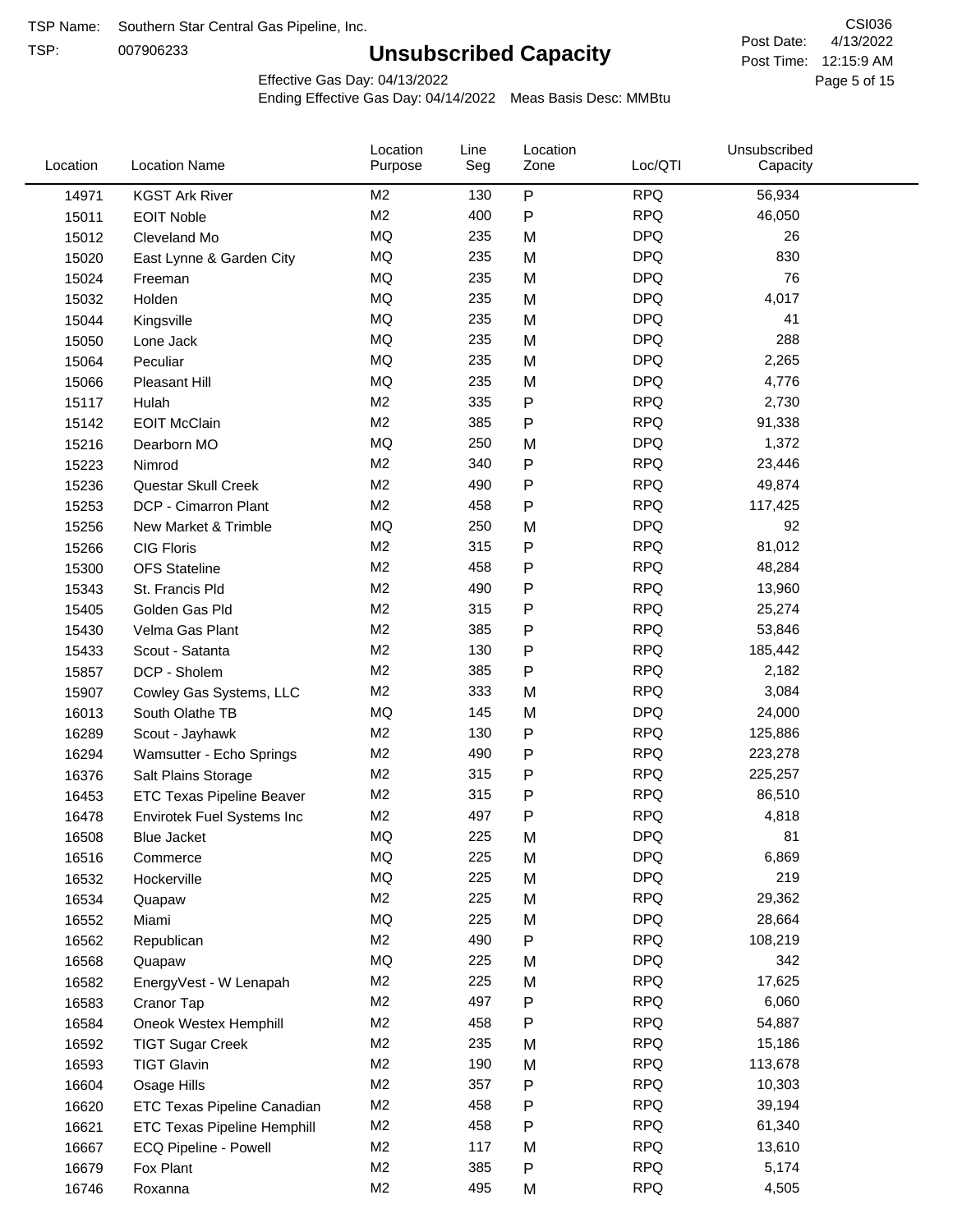TSP:

# **Unsubscribed Capacity**

4/13/2022 Page 6 of 15 Post Time: 12:15:9 AM CSI036 Post Date:

Effective Gas Day: 04/13/2022

| Location | <b>Location Name</b>             | Location<br>Purpose | Line<br>Seg | Location<br>Zone | Loc/QTI    | Unsubscribed<br>Capacity |  |
|----------|----------------------------------|---------------------|-------------|------------------|------------|--------------------------|--|
| 16747    | RedBud-Thayer Tap                | M <sub>2</sub>      | 495         | M                | <b>RPQ</b> | 4,872                    |  |
| 16750    | <b>Dilworth Rms</b>              | M <sub>2</sub>      | 333         | $\mathsf{P}$     | <b>RPQ</b> | 5,334                    |  |
| 16757    | River Rock - Fireside            | M <sub>2</sub>      | 495         | M                | <b>RPQ</b> | 66,400                   |  |
| 16774    | River Rock - E Lenapah           | M <sub>2</sub>      | 225         | M                | <b>RPQ</b> | 17,605                   |  |
| 16794    | <b>NNG Kiowa</b>                 | M <sub>2</sub>      | 130         | $\mathsf{P}$     | <b>RPQ</b> | 73,872                   |  |
| 16798    | <b>Endeavor Energy Resources</b> | M <sub>2</sub>      | 225         | M                | <b>RPQ</b> | 9,982                    |  |
| 16802    | Sunwest                          | M <sub>2</sub>      | 117         | M                | <b>RPQ</b> | 6,183                    |  |
| 16806    | Bluco- East Wann                 | M <sub>2</sub>      | 225         | M                | <b>RPQ</b> | 8,850                    |  |
| 16807    | Bitter Creek Eckley Pld-Yuma     | M <sub>2</sub>      | 490         | $\mathsf{P}$     | <b>RPQ</b> | 35,096                   |  |
| 16812    | <b>RiverGas</b>                  | M <sub>2</sub>      | 95          | M                | <b>RPQ</b> | 5,590                    |  |
| 16813    | Cheyenne Plains - Sand Dune      | M <sub>2</sub>      | 130         | $\mathsf{P}$     | <b>RPQ</b> | 395,434                  |  |
| 16817    | <b>Midwest Energy</b>            | M <sub>2</sub>      | 495         | M                | <b>RPQ</b> | 7,179                    |  |
| 16819    | River Rock- Keeton               | M <sub>2</sub>      | 225         | M                | <b>RPQ</b> | 9,535                    |  |
| 16820    | Superior - Hemphill              | M <sub>2</sub>      | 458         | $\mathsf{P}$     | <b>RPQ</b> | 50,052                   |  |
| 16821    | Yuma West                        | M <sub>2</sub>      | 490         | $\mathsf{P}$     | <b>RPQ</b> | 15,688                   |  |
| 16822    | Jayhawk PLD                      | M <sub>2</sub>      | 95          | M                | <b>RPQ</b> | 4,292                    |  |
| 16824    | Coon Creek                       | M <sub>2</sub>      | 497         | $\mathsf{P}$     | <b>RPQ</b> | 8,858                    |  |
| 16835    | Shiloh                           | M <sub>2</sub>      | 495         | M                | <b>RPQ</b> | 8,573                    |  |
| 16836    | Evergy - South Harper            | MQ                  | 235         | M                | <b>DPQ</b> | 86,400                   |  |
| 16837    | <b>EKAE Ethanol Plant</b>        | MQ                  | 496         | M                | <b>DPQ</b> | 1,397                    |  |
| 16840    | Nearman Creek Power Plant        | MQ                  | 195         | M                | <b>DPQ</b> | 28,800                   |  |
| 16844    | <b>Montgomery County</b>         | M <sub>2</sub>      | 260         | M                | <b>RPQ</b> | 8,000                    |  |
| 16848    | Colt-Liberty                     | M <sub>2</sub>      | 260         | M                | <b>RPQ</b> | 4,000                    |  |
| 16849    | City of Mulvane Power Plant      | MQ                  | 120         | ${\sf P}$        | <b>DPQ</b> | 2,880                    |  |
| 16850    | Escalera - Cow Creek             | M <sub>2</sub>      | 490         | $\mathsf{P}$     | <b>RPQ</b> | 66,094                   |  |
| 16852    | Southeastern KS P/L Wilson       | M <sub>2</sub>      | 495         | M                | <b>RPQ</b> | 60,000                   |  |
| 16857    | Superior - Cashion               | M <sub>2</sub>      | 400         | $\mathsf{P}$     | <b>RPQ</b> | 10,482                   |  |
| 16862    | Superior - Perkins               | M <sub>2</sub>      | 390         | $\mathsf{P}$     | <b>RPQ</b> | 21,660                   |  |
| 16865    | RedBud-Mound Valley              | M <sub>2</sub>      | 260         | M                | <b>RPQ</b> | 8,000                    |  |
| 16871    | <b>TIGT Grant</b>                | M <sub>2</sub>      | 130         | $\mathsf{P}$     | <b>RPQ</b> | 50,000                   |  |
| 16872    | River Rock - Jayhawk             | M <sub>2</sub>      | 495         | M                | <b>RPQ</b> | 57,579                   |  |
| 16873    | Layne Energy Sycamore            | M <sub>2</sub>      | 495         | M                | <b>RPQ</b> | 15,000                   |  |
| 16875    | Crenshaw Road                    | MQ                  | 455         | M                | <b>DPQ</b> | 33,611                   |  |
| 16877    | Acme Energy Services, Inc.       | M <sub>2</sub>      | 260         | M                | <b>RPQ</b> | 8,000                    |  |
| 16880    | Cottonwood                       | M <sub>2</sub>      | 235         | M                | <b>RPQ</b> | 1,000                    |  |
| 16883    | Cherryvale Boorigie PLd          | M <sub>2</sub>      | 495         | M                | <b>RPQ</b> | 34,135                   |  |
| 16884    | <b>Keystone Delivery</b>         | MQ                  | 390         | P                | <b>DPQ</b> | 6,067                    |  |
| 16890    | ADM/Deerfield                    | MQ                  | 95          | M                | <b>DPQ</b> | 6,078                    |  |
| 16891    | <b>KP Liberty</b>                | M <sub>2</sub>      | 260         | M                | <b>RPQ</b> | 8,300                    |  |
| 16897    | <b>REP - South Williams</b>      | M <sub>2</sub>      | 117         | M                | <b>RPQ</b> | 30,198                   |  |
| 16905    | <b>NEOK Production Company,</b>  | M <sub>2</sub>      | 225         | M                | <b>RPQ</b> | 7,970                    |  |
| 16908    | River Rock - Ft. Scott           | M <sub>2</sub>      | 495         | M                | <b>RPQ</b> | 54,600                   |  |
| 16911    | Evergy - Lake Road               | MQ                  | 250         | M                | <b>DPQ</b> | 34,400                   |  |
| 16912    | Targa - Waynoka                  | M <sub>2</sub>      | 315         | P                | <b>RPQ</b> | 157,111                  |  |
| 16916    | Kansas Ethanol, LLC              | MQ                  | 490         | $\mathsf{P}$     | <b>DPQ</b> | 3,500                    |  |
| 16917    | Downstream Casino                | MQ                  | 225         | M                | <b>DPQ</b> | 1,510                    |  |
| 16918    | Show Me Ethanol                  | MQ                  | 425         | M                | <b>DPQ</b> | 6,623                    |  |
| 16922    | <b>Timberline Energy</b>         | M <sub>2</sub>      | 340         | ${\sf P}$        | <b>RPQ</b> | 6,846                    |  |
| 16923    | <b>Mid-Continent Market</b>      | MQ                  | 120         | P                | <b>DPQ</b> | 30,000                   |  |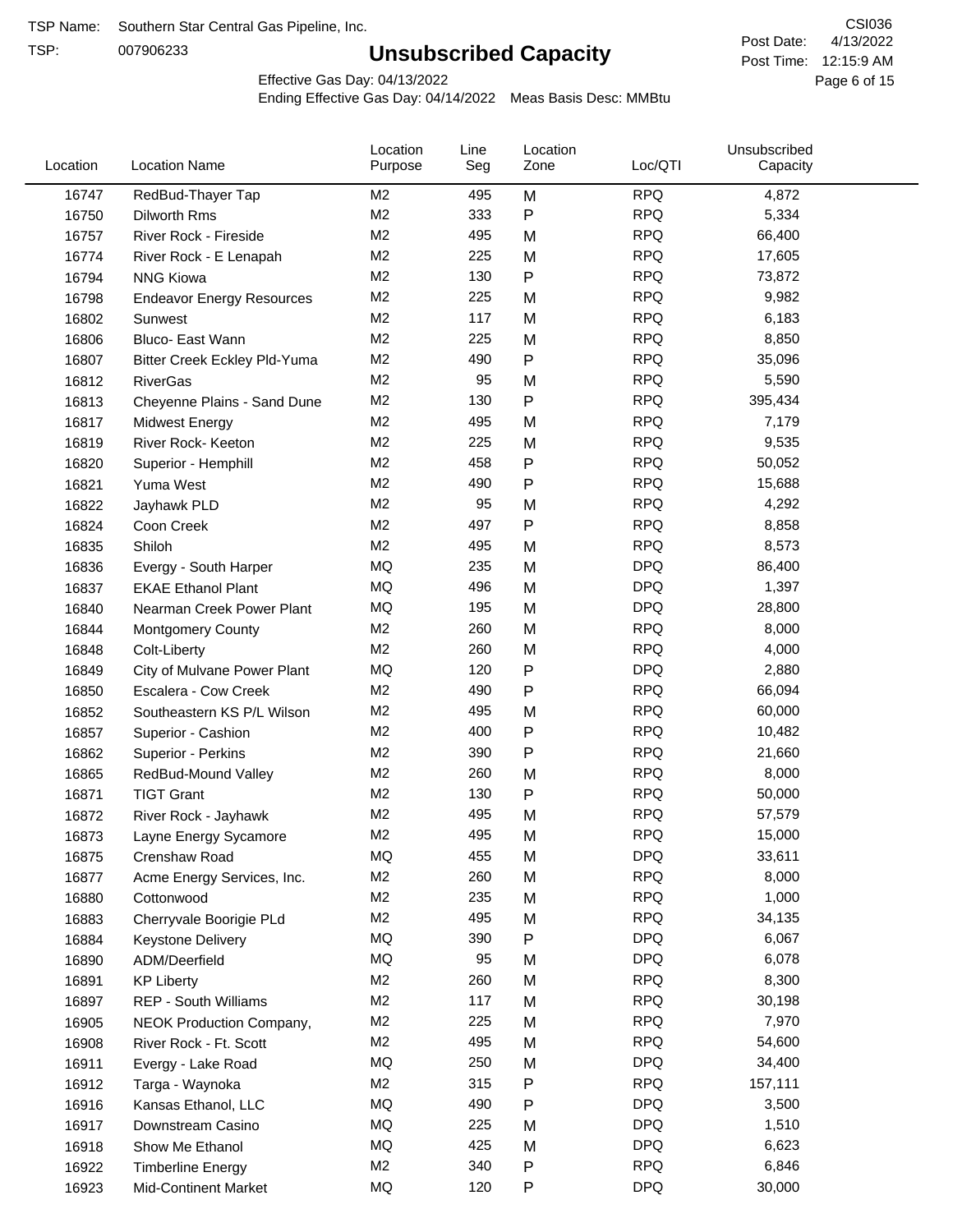TSP:

# **Unsubscribed Capacity**

4/13/2022 Page 7 of 15 Post Time: 12:15:9 AM CSI036 Post Date:

Effective Gas Day: 04/13/2022

| Location | <b>Location Name</b>                     | Location<br>Purpose | Line<br>Seg | Location<br>Zone | Loc/QTI    | Unsubscribed<br>Capacity |  |
|----------|------------------------------------------|---------------------|-------------|------------------|------------|--------------------------|--|
| 16931    | Midwest Energy - Goodman                 | MQ                  | 490         | P                | <b>DPQ</b> | 8,000                    |  |
| 16933    | Westar Emporia Energy                    | MQ                  | 140         | M                | <b>DPQ</b> | 106,202                  |  |
| 16935    | River Rock - Graybill                    | M <sub>2</sub>      | 260         | M                | <b>RPQ</b> | 23,168                   |  |
| 16941    | REP - Independence CDP                   | M <sub>2</sub>      | 117         | M                | <b>RPQ</b> | 29,270                   |  |
| 16942    | <b>Big Timber</b>                        | M <sub>2</sub>      | 490         | ${\sf P}$        | <b>RPQ</b> | 49,356                   |  |
| 16945    | <b>ETC Texas Pipeline Antelope</b>       | M <sub>2</sub>      | 458         | P                | <b>RPQ</b> | 110,000                  |  |
| 16949    | Summit Branson                           | $\sf{MQ}$           | 455         | M                | <b>DPQ</b> | 62,208                   |  |
| 16952    | <b>Overland Park</b>                     | MQ                  | 115         | M                | <b>DPQ</b> | 77,485                   |  |
| 16953    | Merriam                                  | MQ                  | 115         | M                | <b>DPQ</b> | 123,624                  |  |
| 16955    | Mustang Gas Products, LLC                | M <sub>2</sub>      | 405         | $\mathsf{P}$     | <b>RPQ</b> | 25,550                   |  |
| 16956    | Superior - Ford                          | M <sub>2</sub>      | 130         | $\mathsf{P}$     | <b>RPQ</b> | 17,375                   |  |
| 16962    | Summit Sedalia                           | MQ                  | 235         | M                | <b>DPQ</b> | 0                        |  |
| 16967    | Noble Energy - Lilli                     | M <sub>2</sub>      | 490         | ${\sf P}$        | <b>RPQ</b> | 40,863                   |  |
| 16972    | <b>ONG Norman</b>                        | MQ                  | 385         | $\mathsf{P}$     | <b>DPQ</b> | 40                       |  |
| 16975    | Superior - Spring Creek                  | M <sub>2</sub>      | 315         | $\mathsf{P}$     | <b>RPQ</b> | 7,680                    |  |
| 16976    | <b>Bettis Asphalt &amp; Construction</b> | $\sf{MQ}$           | 180         | M                | <b>DPQ</b> | 3,216                    |  |
| 16977    | <b>KGS Kansas Star Casino</b>            | MQ                  | 333         | P                | <b>DPQ</b> | 144                      |  |
| 16980    | <b>Black Hills Colwich</b>               | MQ                  | 120         | ${\sf P}$        | <b>DPQ</b> | 9,995                    |  |
| 16981    | Superior - Bellmon                       | M <sub>2</sub>      | 380         | $\mathsf{P}$     | <b>RPQ</b> | 63,800                   |  |
| 16983    | DCP Midstream - Ellis                    | MQ                  | 458         | P                | <b>DPQ</b> | 6,702                    |  |
| 16988    | Atmos Energy - W. Lawrence               | MQ                  | 180         | M                | <b>DPQ</b> | 127                      |  |
| 16991    | Williams Midstream North Alva            | MQ                  | 315         | P                | <b>DPQ</b> | 1,992                    |  |
| 16992    | <b>ONG Ottawa</b>                        | MQ                  | 225         | M                | <b>DPQ</b> | 0                        |  |
| 16993    | Farmer's Gas                             | MQ                  | 130         | P                | <b>DPQ</b> | 9,000                    |  |
| 16996    | Scout Sublette Delivery                  | MQ                  | 130         | P                | <b>DPQ</b> | 100                      |  |
| 16997    | Devon Energy Medford Station             | M <sub>2</sub>      | 315         | P                | <b>RPQ</b> | 30,000                   |  |
| 16998    | Cheyenne Light, Fuel and                 | MQ                  | 490         | $\mathsf{P}$     | <b>DPQ</b> | 90,800                   |  |
| 16999    | ETC - Crescent                           | M <sub>2</sub>      | 400         | $\mathsf{P}$     | <b>RPQ</b> | 35,000                   |  |
| 17000    | Bourbon County, KS -                     | MQ                  | 95          | M                | <b>DPQ</b> | 1                        |  |
| 17003    | Sunflower Electric Rubart                | MQ                  | 130         | ${\sf P}$        | <b>DPQ</b> | 48,808                   |  |
| 17004    | <b>NGPL Beaver</b>                       | MQ                  | 315         | P                | <b>DPQ</b> | 175,000                  |  |
| 17005    | ETC - Rose Valley (Delivery)             | MQ                  | 315         | P                | <b>DPQ</b> | 5,000                    |  |
| 17006    | ETC - Rose Valley                        | M <sub>2</sub>      | 315         | P                | <b>RPQ</b> | 195,226                  |  |
| 17008    | OMPA Lamb                                | MQ                  | 335         | P                | <b>DPQ</b> | 51,383                   |  |
| 17009    | <b>Grasslands Energy Centennial</b>      | M <sub>2</sub>      | 490         | P                | <b>RPQ</b> | 25,000                   |  |
| 17010    | Noble Keota Receipt                      | M <sub>2</sub>      | 490         | P                | <b>RPQ</b> | 52,200                   |  |
| 17011    | Noble Keota Delivery                     | MQ                  | 490         | P                | <b>DPQ</b> | 52,200                   |  |
| 17013    | Enlink - Battle Ridge                    | M <sub>2</sub>      | 390         | P                | <b>RPQ</b> | 31,824                   |  |
| 17021    | <b>TIGT Yuma</b>                         | M <sub>2</sub>      | 490         | P                | <b>RPQ</b> | 24,562                   |  |
| 17033    | Kickapoo Nation School                   | MQ                  | 90          | M                | <b>DPQ</b> | 300                      |  |
| 17034    | ENVIA Energy Oklahoma City,              | MQ                  | 400         | $\mathsf{P}$     | <b>DPQ</b> | 3,888                    |  |
| 17035    | Ameren Columbia                          | MQ                  | 235         | M                | <b>DPQ</b> | 35,512                   |  |
| 17036    | <b>Coffeyville Resources</b>             | MQ                  | 260         | M                | <b>DPQ</b> | 39,992                   |  |
| 17050    | Atmos - Forest View                      | MQ                  | 190         | M                | <b>DPQ</b> | 4,058                    |  |
| 17052    | ONG NW Oklahoma City                     | MQ                  | 340         | P                | <b>DPQ</b> | 39,000                   |  |
| 17054    | <b>ONG Guthrie</b>                       | MQ                  | 400         | P                | <b>DPQ</b> | 4,799                    |  |
| 17055    | ETC Texas Pipeline Nash                  | MQ                  | 458         | $\mathsf{P}$     | <b>DPQ</b> | 1,500                    |  |
| 17056    | Blue Mountain - Chisholm Trail           | M <sub>2</sub>      | 340         | P                | <b>RPQ</b> | 72,000                   |  |
| 17057    | City of Tonkawa                          | MQ                  | 380         | $\mathsf{P}$     | <b>DPQ</b> | 3,000                    |  |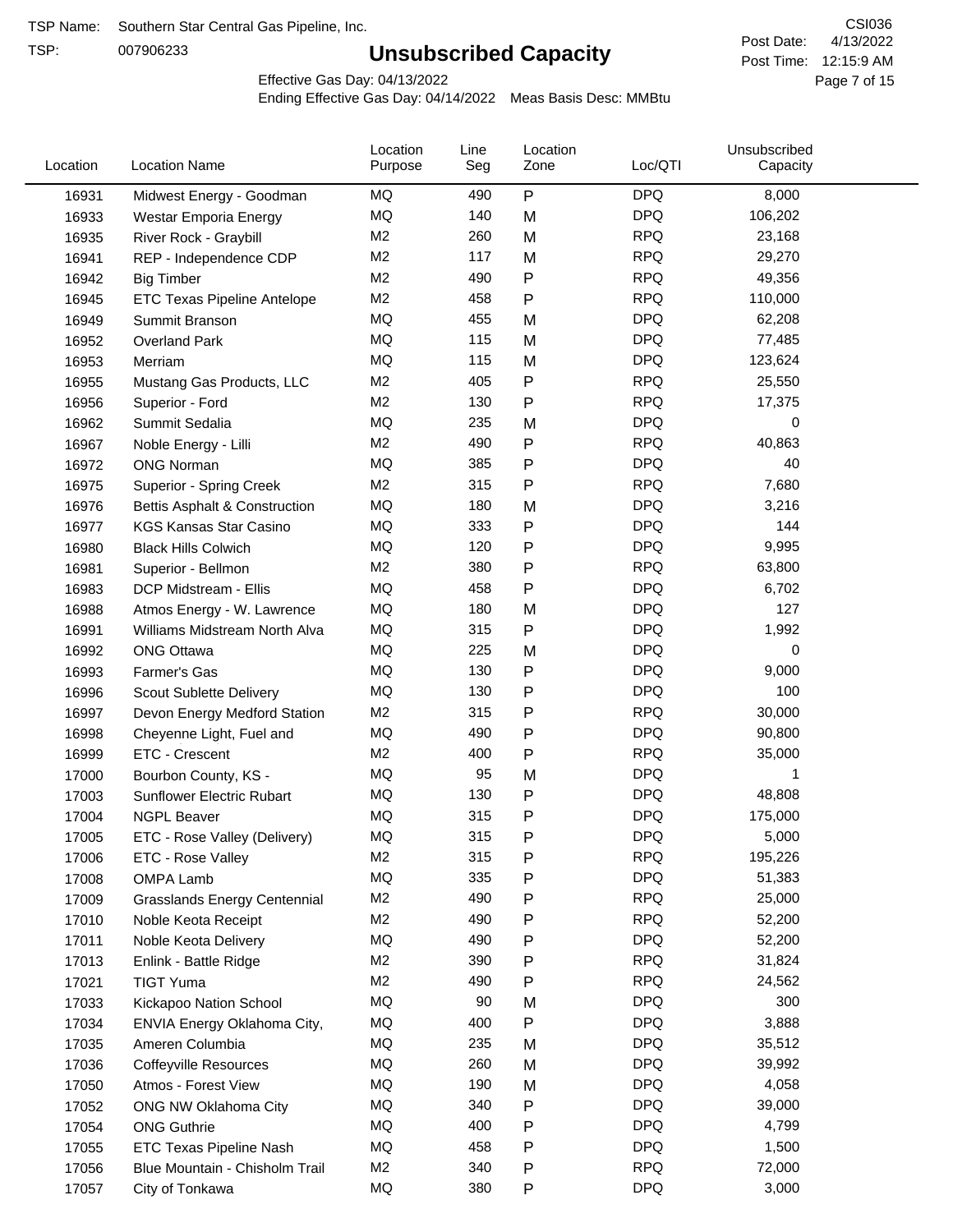TSP:

# **Unsubscribed Capacity**

4/13/2022 Page 8 of 15 Post Time: 12:15:9 AM CSI036 Post Date:

Effective Gas Day: 04/13/2022

| Location | <b>Location Name</b>           | Location<br>Purpose | Line<br>Seg | Location<br>Zone | Loc/QTI    | Unsubscribed<br>Capacity |  |
|----------|--------------------------------|---------------------|-------------|------------------|------------|--------------------------|--|
| 17058    | RPP - Hamm Landfill            | M2                  | 195         | M                | <b>RPQ</b> | 2,500                    |  |
| 17060    | Atmos-Elk City                 | MQ                  | 87          | M                | <b>DPQ</b> | 216                      |  |
| 17064    | Koch - Enid                    | MQ                  | 405         | ${\sf P}$        | <b>DPQ</b> | $\mathbf 0$              |  |
| 17065    | Canyon - Redcliff (Receipt)    | M <sub>2</sub>      | 458         | ${\sf P}$        | <b>RPQ</b> | 180,000                  |  |
| 17066    | Canyon - Redcliff (Delivery)   | <b>MQ</b>           | 458         | P                | <b>DPQ</b> | 6,175                    |  |
| 17067    | Blue Mountain - Chisholm Trail | M <sub>2</sub>      | 340         | P                | <b>RPQ</b> | 70,000                   |  |
| 17068    | <b>EOIT Alfalfa</b>            | M <sub>2</sub>      | 458         | P                | <b>RPQ</b> | 200,000                  |  |
| 17069    | <b>NGPL Carter</b>             | <b>MQ</b>           | 385         | ${\sf P}$        | <b>DPQ</b> | 65,000                   |  |
| 17080    | <b>ONEOK Bakken Pipeline</b>   | MQ                  | 490         | $\mathsf{P}$     | <b>DPQ</b> | 360                      |  |
| 17086    | NGPL - Mutual                  | <b>MQ</b>           | 458         | $\mathsf{P}$     | <b>DPQ</b> | 150,000                  |  |
| 17087    | REX-St.Joe                     | M2                  | 250         | M                | <b>RPQ</b> | 78,606                   |  |
| 17091    | OGT - Maysville                | M <sub>2</sub>      | 385         | P                | <b>RPQ</b> | 110,000                  |  |
| 17096    | Northern Natural-Kiowa         | <b>MQ</b>           | 130         | P                | <b>DPQ</b> | 100,000                  |  |
| 17104    | Black Hills - Plevna, KS TB    | <b>MQ</b>           | 130         | P                | <b>DPQ</b> | 480                      |  |
| 17105    | WIC - Cheyenne Hub             | M <sub>2</sub>      | 490         | P                | <b>RPQ</b> | 144,000                  |  |
| 17113    | NGPL - Ford County Receipt     | M <sub>2</sub>      | 130         | P                | <b>RPQ</b> | 190,400                  |  |
| 17119    | Waste Mgmt RNG Receipt         | M <sub>2</sub>      | 400         | P                | <b>RPQ</b> | 2,976                    |  |
| 17404    | Anderson                       | MQ                  | 423         | M                | <b>DPQ</b> | 1,130                    |  |
| 17406    | Ash Grove, Walnut Grove & Wil  | <b>MQ</b>           | 455         | M                | <b>DPQ</b> | 2,595                    |  |
| 17408    | Aurora                         | <b>MQ</b>           | 455         | M                | <b>DPQ</b> | 850                      |  |
| 17410    | <b>Billings Mo</b>             | <b>MQ</b>           | 455         | M                | <b>DPQ</b> | 2,918                    |  |
| 17414    | Clever Mo                      | <b>MQ</b>           | 455         | M                | <b>DPQ</b> | 738                      |  |
| 17416    | Crane Mo                       | <b>MQ</b>           | 455         | M                | <b>DPQ</b> | 2,944                    |  |
| 17418    | Diamond                        | <b>MQ</b>           | 455         | M                | <b>DPQ</b> | 546                      |  |
| 17426    | Freistatt                      | <b>MQ</b>           | 455         | M                | <b>DPQ</b> | 256                      |  |
| 17430    | Goodman                        | <b>MQ</b>           | 423         | M                | <b>DPQ</b> | 625                      |  |
| 17448    | Lanagan                        | <b>MQ</b>           | 423         | M                | <b>DPQ</b> | 337                      |  |
| 17452    | Marionville                    | <b>MQ</b>           | 455         | M                | <b>DPQ</b> | 1,119                    |  |
| 17454    | Monett                         | <b>MQ</b>           | 455         | M                | <b>DPQ</b> | 25,276                   |  |
| 17456    | Mt Vernon & Verona             | <b>MQ</b>           | 455         | M                | <b>DPQ</b> | 4,407                    |  |
| 17458    | Neosho                         | <b>MQ</b>           | 455         | M                | <b>DPQ</b> | 8,597                    |  |
| 17460    | Noel & North Noel              | MQ                  | 423         | M                | <b>DPQ</b> | 19,472                   |  |
| 17462    | Nixa & Ozark                   | MQ                  | 455         | M                | <b>DPQ</b> | 5,340                    |  |
| 17464    | Pierce City                    | $\sf{MQ}$           | 455         | M                | <b>DPQ</b> | 3,281                    |  |
| 17466    | Pineville                      | MQ                  | 423         | M                | <b>DPQ</b> | 302                      |  |
| 17472    | Republic                       | MQ                  | 455         | M                | <b>DPQ</b> | 883                      |  |
| 17476    | Sarcoxie                       | MQ                  | 455         | M                | <b>DPQ</b> | 2,828                    |  |
| 17478    | Seneca                         | MQ                  | 225         | M                | <b>DPQ</b> | 9,873                    |  |
| 17492    | Wentworth                      | <b>MQ</b>           | 455         | M                | <b>DPQ</b> | 193                      |  |
| 18328    | Goessel                        | <b>MQ</b>           | 140         | M                | <b>DPQ</b> | 62                       |  |
| 18356    | Newton                         | MQ                  | 120         | P                | <b>DPQ</b> | 21,538                   |  |
| 19000    | Scout Jayhawk Delivery         | MQ                  | 130         | P                | <b>DPQ</b> | 185,442                  |  |
| 19548    | Lyndon                         | MQ                  | 140         | M                | <b>DPQ</b> | 655                      |  |
| 19552    | Melvern                        | MQ                  | 493         | M                | <b>DPQ</b> | 42                       |  |
| 19554    | Michigan Valley                | MQ                  | 140         | M                | <b>DPQ</b> | 339                      |  |
| 19564    | Pomona                         | MQ                  | 140         | M                | <b>DPQ</b> | 1,579                    |  |
| 19568    | Quenemo                        | <b>MQ</b>           | 140         | M                | <b>DPQ</b> | 255                      |  |
| 19576    | Scranton                       | MQ                  | 140         | M                | <b>DPQ</b> | 632                      |  |
| 19608    | Baldwin                        | $\sf{MQ}$           | 180         | M                | <b>DPQ</b> | 2,754                    |  |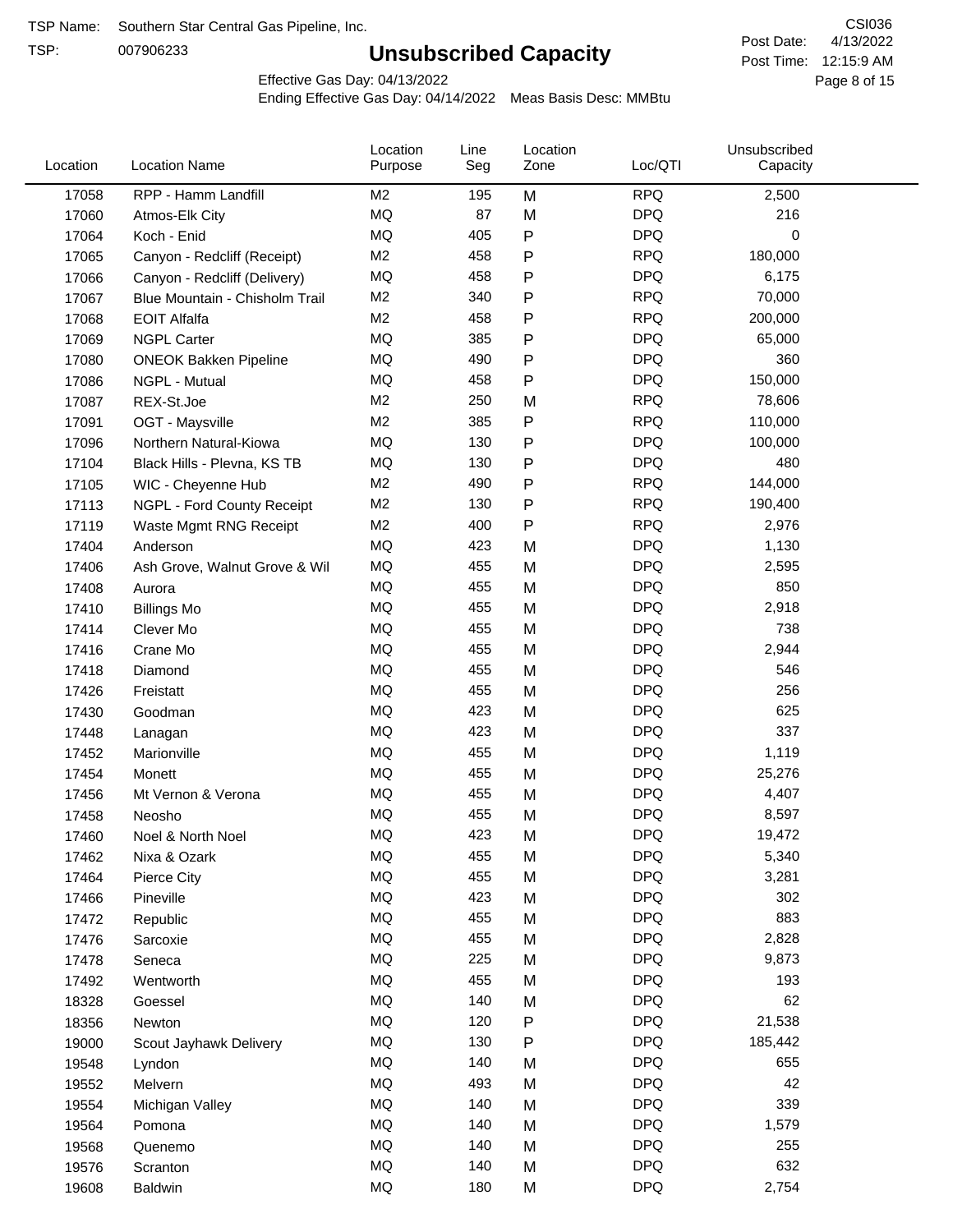TSP:

# **Unsubscribed Capacity**

4/13/2022 Page 9 of 15 Post Time: 12:15:9 AM CSI036 Post Date:

Effective Gas Day: 04/13/2022

| Location | <b>Location Name</b>  | Location<br>Purpose | Line<br>Seg | Location<br>Zone | Loc/QTI    | Unsubscribed<br>Capacity |  |
|----------|-----------------------|---------------------|-------------|------------------|------------|--------------------------|--|
| 19620    | Edgerton              | <b>MQ</b>           | 190         | M                | <b>DPQ</b> | 14                       |  |
| 19628    | Gardner               | <b>MQ</b>           | 190         | M                | <b>DPQ</b> | 2,755                    |  |
| 19648    | Lecompton             | <b>MQ</b>           | 180         | M                | <b>DPQ</b> | 109                      |  |
| 19650    | Le Loup               | <b>MQ</b>           | 190         | M                | <b>DPQ</b> | 37                       |  |
| 19660    | Ottawa                | <b>MQ</b>           | 493         | M                | <b>DPQ</b> | 6,129                    |  |
| 19664    | Perry                 | <b>MQ</b>           | 180         | M                | <b>DPQ</b> | 407                      |  |
| 19666    | Princeton             | <b>MQ</b>           | 496         | M                | <b>DPQ</b> | 130                      |  |
| 19672    | Richmond              | <b>MQ</b>           | 496         | M                | <b>DPQ</b> | 374                      |  |
| 19676    | Scipio                | <b>MQ</b>           | 496         | M                | <b>DPQ</b> | 27                       |  |
| 19678    | Somerset & Rural      | <b>MQ</b>           | 235         | M                | <b>DPQ</b> | 291                      |  |
| 19684    | Tonganoxie            | <b>MQ</b>           | 195         | M                | <b>DPQ</b> | 7,420                    |  |
| 19690    | Wellsville            | <b>MQ</b>           | 190         | M                | <b>DPQ</b> | 2,007                    |  |
| 20709    | <b>Bronson Etc</b>    | <b>MQ</b>           | 95          | M                | <b>DPQ</b> | 360                      |  |
| 20712    | Carlyle               | <b>MQ</b>           | 495         | M                | <b>DPQ</b> | 26                       |  |
| 20714    | Cherryvale            | <b>MQ</b>           | 495         | M                | <b>DPQ</b> | 586                      |  |
| 20716    | Colony                | <b>MQ</b>           | 50          | M                | <b>DPQ</b> | 2,347                    |  |
| 20720    | Dennis                | <b>MQ</b>           | 495         | M                | <b>DPQ</b> | 54                       |  |
| 20725    | Erie                  | <b>MQ</b>           | 495         | M                | <b>DPQ</b> | 409                      |  |
| 20730    | Gas City & La Harpe   | <b>MQ</b>           | 495         | M                | <b>DPQ</b> | 1,457                    |  |
| 20764    | Parsons               | <b>MQ</b>           | 495         | M                | <b>DPQ</b> | 19,497                   |  |
| 20766    | Petrolia              | <b>MQ</b>           | 495         | M                | <b>DPQ</b> | 18                       |  |
| 20768    | Piqua                 | <b>MQ</b>           | 220         | M                | <b>DPQ</b> | 84                       |  |
| 20775    | South Mound           | <b>MQ</b>           | 495         | M                | <b>DPQ</b> | 45                       |  |
| 20785    | Thayer                | <b>MQ</b>           | 495         | M                | <b>DPQ</b> | 88                       |  |
| 20788    | Walnut & St Paul      | <b>MQ</b>           | 95          | M                | <b>DPQ</b> | 658                      |  |
| 20792    | Welda                 | <b>MQ</b>           | 495         | M                | <b>DPQ</b> | 1,122                    |  |
| 21008    | <b>Baxter Springs</b> | <b>MQ</b>           | 225         | M                | <b>DPQ</b> | 1,830                    |  |
| 21015    | Columbus              | <b>MQ</b>           | 260         | M                | <b>DPQ</b> | 2,639                    |  |
| 21018    | Crestline             | <b>MQ</b>           | 260         | M                | <b>DPQ</b> | 156                      |  |
| 21021    | Fort Scott            | <b>MQ</b>           | 95          | M                | <b>DPQ</b> | 31,139                   |  |
| 21024    | Galena & Empire City  | <b>MQ</b>           | 260         | M                | <b>DPQ</b> | 3,023                    |  |
| 21048    | Lowell                | <b>MQ</b>           | 225         | M                | <b>DPQ</b> | 52                       |  |
| 21055    | N Riverton            | MQ                  | 260         | M                | <b>DPQ</b> | 148                      |  |
| 21060    | Oswego                | <b>MQ</b>           | 260         | M                | <b>DPQ</b> | 2,588                    |  |
| 21080    | Treece                | <b>MQ</b>           | 225         | M                | <b>DPQ</b> | 473                      |  |
| 23576    | St Joseph             | MQ                  | 250         | M                | <b>DPQ</b> | 88,184                   |  |
| 24228    | Grantville            | <b>MQ</b>           | 180         | M                | <b>DPQ</b> | 207                      |  |
| 24252    | Meriden               | <b>MQ</b>           | 180         | M                | <b>DPQ</b> | 177                      |  |
| 24276    | Shawnee Heights       | <b>MQ</b>           | 180         | M                | <b>DPQ</b> | 696                      |  |
| 24280    | Topeka                | <b>MQ</b>           | 180         | M                | <b>DPQ</b> | 152,652                  |  |
| 26304    | Alma                  | <b>MQ</b>           | 425         | M                | <b>DPQ</b> | 95                       |  |
| 26308    | Blackburn             | <b>MQ</b>           | 425         | M                | <b>DPQ</b> | 163                      |  |
| 26312    | Carrollton            | <b>MQ</b>           | 425         | M                | <b>DPQ</b> | 2,523                    |  |
| 26314    | Concordia             | <b>MQ</b>           | 425         | M                | <b>DPQ</b> | 1,576                    |  |
| 26316    | Corder                | <b>MQ</b>           | 425         | M                | <b>DPQ</b> | 11                       |  |
| 26325    | Emma                  | <b>MQ</b>           | 425         | M                | <b>DPQ</b> | 206                      |  |
| 26332    | Higginsville          | <b>MQ</b>           | 425         | M                | <b>DPQ</b> | 28,860                   |  |
| 26344    | Knobnoster            | <b>MQ</b>           | 235         | M                | <b>DPQ</b> | 16,700                   |  |
| 26348    | La Monte              | <b>MQ</b>           | 235         | M                | <b>DPQ</b> | 111                      |  |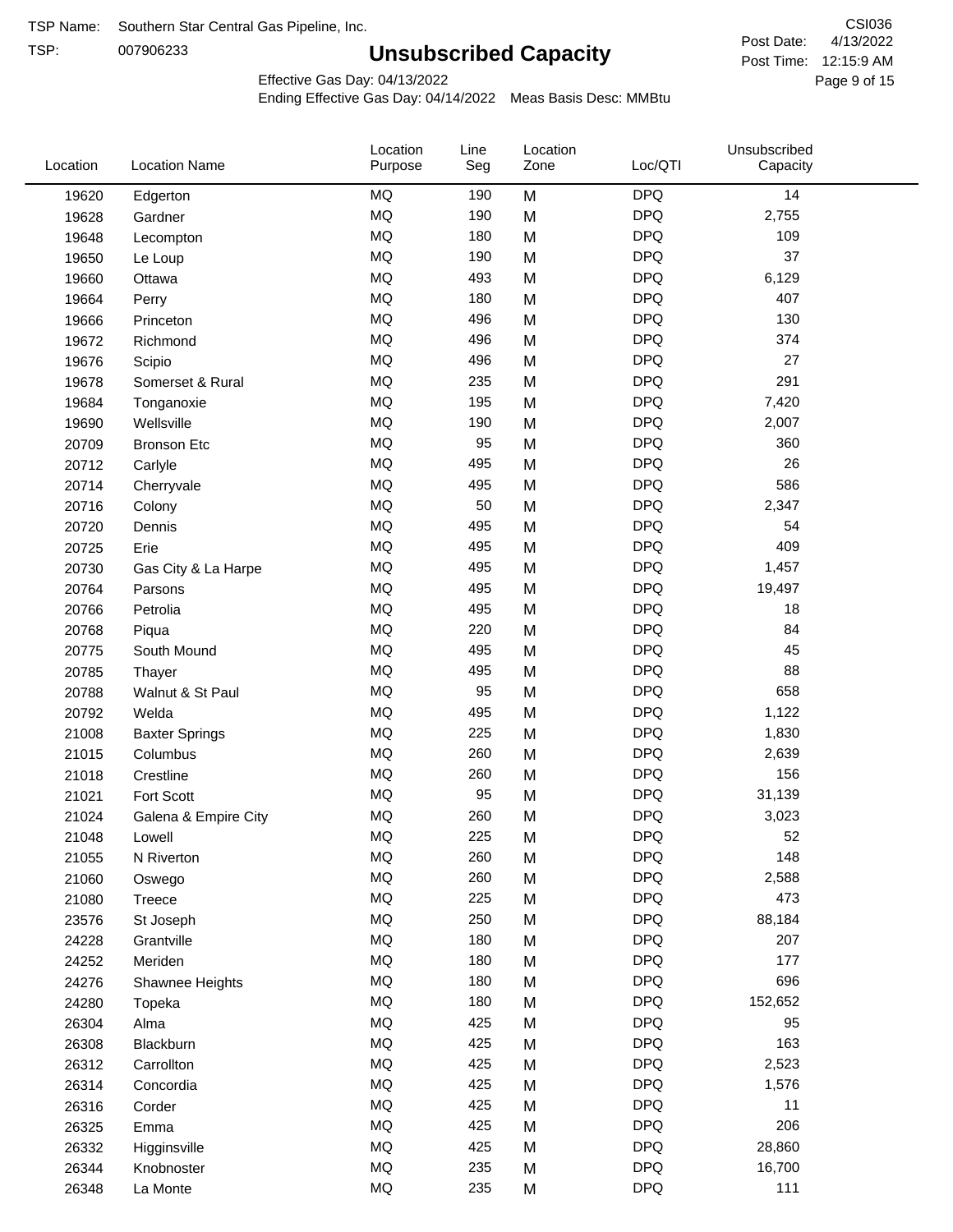TSP:

# **Unsubscribed Capacity**

4/13/2022 Page 10 of 15 Post Time: 12:15:9 AM CSI036 Post Date:

Effective Gas Day: 04/13/2022

| Location | <b>Location Name</b>          | Location<br>Purpose | Line<br>Seg | Location<br>Zone | Loc/QTI    | Unsubscribed<br>Capacity |  |
|----------|-------------------------------|---------------------|-------------|------------------|------------|--------------------------|--|
| 26352    | Mt Leonard                    | <b>MQ</b>           | 425         | M                | <b>DPQ</b> | 167                      |  |
| 26356    | Norborne                      | MQ                  | 425         | M                | <b>DPQ</b> | 1,901                    |  |
| 26376    | Slater                        | <b>MQ</b>           | 425         | M                | <b>DPQ</b> | 471                      |  |
| 26378    | <b>Sweet Springs</b>          | MQ                  | 425         | M                | <b>DPQ</b> | 584                      |  |
| 26392    | Warrensburg                   | MQ                  | 235         | M                | <b>DPQ</b> | 10,551                   |  |
| 26394    | Waverly                       | <b>MQ</b>           | 425         | M                | <b>DPQ</b> | 378                      |  |
| 27015    | <b>Belle Plaine</b>           | <b>MQ</b>           | 333         | ${\sf P}$        | <b>DPQ</b> | 150                      |  |
| 27020    | Bentley                       | <b>MQ</b>           | 120         | ${\sf P}$        | <b>DPQ</b> | 217                      |  |
| 27035    | Derby                         | MQ                  | 120         | P                | <b>DPQ</b> | 7,759                    |  |
| 27040    | Andover                       | <b>MQ</b>           | 300         | M                | <b>DPQ</b> | 166                      |  |
| 27050    | Haysville                     | MQ                  | 120         | P                | <b>DPQ</b> | 9,455                    |  |
| 27060    | Mulvane                       | MQ                  | 120         | P                | <b>DPQ</b> | 9,778                    |  |
| 27065    | Rose Hill                     | <b>MQ</b>           | 295         | P                | <b>DPQ</b> | 5,386                    |  |
| 27070    | Sedgwick                      | <b>MQ</b>           | 120         | P                | <b>DPQ</b> | 7,149                    |  |
| 27080    | Udall                         | <b>MQ</b>           | 333         | P                | <b>DPQ</b> | 538                      |  |
| 27085    | <b>Valley Center</b>          | <b>MQ</b>           | 120         | P                | <b>DPQ</b> | 51,875                   |  |
| 27092    | Wichita                       | <b>MQ</b>           | 120         | $\mathsf{P}$     | <b>DPQ</b> | 259,947                  |  |
| 29001    | Atchison                      | <b>MQ</b>           | 90          | M                | <b>DPQ</b> | 20,786                   |  |
| 29002    | Emporia                       | MQ                  | 140         | M                | <b>DPQ</b> | 15,524                   |  |
| 29003    | Leavenworth                   | MQ                  | 195         | M                | <b>DPQ</b> | 14,939                   |  |
| 29005    | Effingham                     | MQ                  | 90          | M                | <b>DPQ</b> | 269                      |  |
| 30804    | Abbyville                     | MQ                  | 130         | ${\sf P}$        | <b>DPQ</b> | 195                      |  |
| 34612    | Altamont                      | <b>MQ</b>           | 260         | M                | <b>DPQ</b> | 119                      |  |
| 35013    | Americus                      | <b>MQ</b>           | 140         | M                | <b>DPQ</b> | 31                       |  |
| 35515    | ANR Alden                     | <b>MQ</b>           | 490         | P                | <b>DPQ</b> | 135,571                  |  |
| 36918    | Argonia                       | MQ                  | 120         | P                | <b>DPQ</b> | 15                       |  |
| 37100    | Wynona                        | MQ                  | 334         | P                | <b>DPQ</b> | 287                      |  |
| 37118    | Hominy                        | <b>MQ</b>           | 357         | P                | <b>DPQ</b> | 91                       |  |
| 37172    | <b>Black Hills Hutchinson</b> | <b>MQ</b>           | 130         | ${\sf P}$        | <b>DPQ</b> | 15,360                   |  |
| 37175    | EGT Jane - Delivery           | MQ                  | 423         | M                | <b>DPQ</b> | 216,201                  |  |
| 38021    | Auburn                        | <b>MQ</b>           | 180         | M                | <b>DPQ</b> | 756                      |  |
| 38522    | <b>Avant Utilities</b>        | <b>MQ</b>           | 357         | P                | <b>DPQ</b> | 157                      |  |
| 41709    | <b>Billings</b>               | MQ                  | 380         | P                | <b>DPQ</b> | 2,032                    |  |
| 42915    | Springfield                   | MQ                  | 455         | M                | <b>DPQ</b> | 698,615                  |  |
| 44021    | Burlingame                    | MQ                  | 140         | M                | <b>DPQ</b> | 1,686                    |  |
| 44121    | Alfalfa City Ok               | MQ                  | 315         | P                | <b>DPQ</b> | 394                      |  |
| 45301    | Cassoday                      | MQ                  | 140         | M                | <b>DPQ</b> | 0                        |  |
| 46608    | Chanute                       | MQ                  | 495         | M                | <b>DPQ</b> | 51,665                   |  |
| 46809    | Florence                      | MQ                  | 140         | M                | <b>DPQ</b> | 1,001                    |  |
| 47412    | Cleveland                     | MQ                  | 357         | P                | <b>DPQ</b> | 1,569                    |  |
| 47641    | CIG Riner                     | $\sf{MQ}$           | 490         | P                | <b>DPQ</b> | 62,965                   |  |
| 48015    | Bourbon County, KS            | MQ                  | 95          | M                | <b>DPQ</b> | 4,627                    |  |
| 48301    | Copan                         | MQ                  | 497         | ${\sf P}$        | <b>DPQ</b> | 358                      |  |
| 55502    | Danville                      | MQ                  | 120         | ${\sf P}$        | <b>DPQ</b> | 166                      |  |
| 56601    | Denison                       | <b>MQ</b>           | 90          | M                | <b>DPQ</b> | 79                       |  |
| 58518    | Drumright                     | MQ                  | 390         | ${\sf P}$        | <b>DPQ</b> | 4,485                    |  |
| 60706    | Peckham                       | MQ                  | 117         | M                | <b>DPQ</b> | 67                       |  |
| 62810    | Black Hills - Enterprise TB   | MQ                  | 130         | ${\sf P}$        | <b>DPQ</b> | 990                      |  |
| 63919    | Eskridge                      | $\sf{MQ}$           | 140         | M                | <b>DPQ</b> | 820                      |  |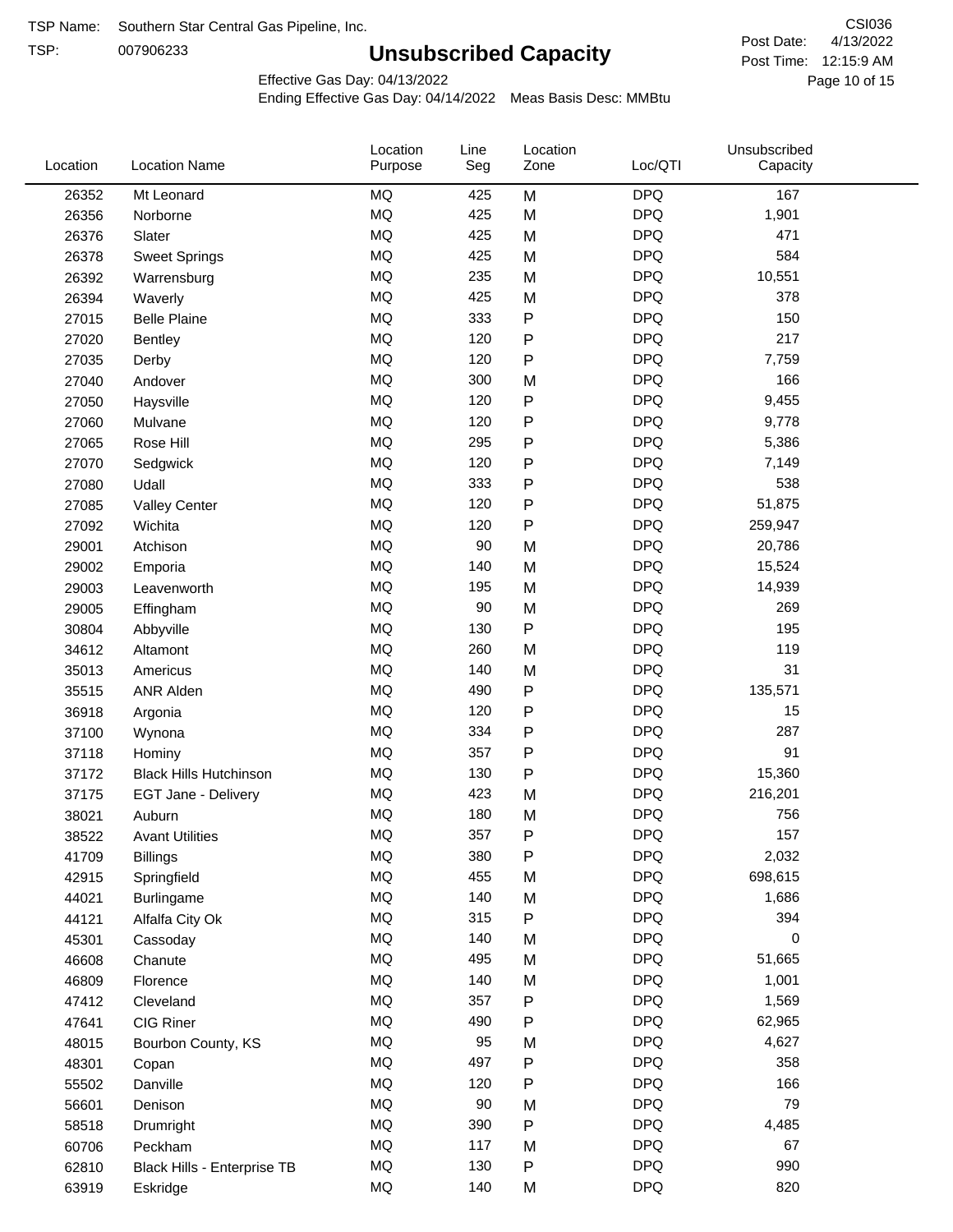TSP:

# **Unsubscribed Capacity**

4/13/2022 Page 11 of 15 Post Time: 12:15:9 AM CSI036 Post Date:

Effective Gas Day: 04/13/2022

| Location | <b>Location Name</b>          | Location<br>Purpose | Line<br>Seg | Location<br>Zone | Loc/QTI    | Unsubscribed<br>Capacity |  |
|----------|-------------------------------|---------------------|-------------|------------------|------------|--------------------------|--|
| 68015    | Ford                          | <b>MQ</b>           | 130         | P                | <b>DPQ</b> | 424                      |  |
| 68518    | Freedom                       | MQ                  | 315         | P                | <b>DPQ</b> | 12                       |  |
| 70408    | Garnett KS                    | <b>MQ</b>           | 496         | M                | <b>DPQ</b> | 15,099                   |  |
| 70610    | Gate                          | <b>MQ</b>           | 315         | P                | <b>DPQ</b> | 63                       |  |
| 74416    | Pocasset                      | <b>MQ</b>           | 340         | P                | <b>DPQ</b> | 96                       |  |
| 77118    | Granby                        | <b>MQ</b>           | 455         | M                | <b>DPQ</b> | 816                      |  |
| 77308    | <b>Bonner Springs Ks</b>      | MQ                  | 190         | M                | <b>DPQ</b> | 7,104                    |  |
| 77512    | Eureka, Toronto & Neal        | MQ                  | 140         | M                | <b>DPQ</b> | 2,306                    |  |
| 77705    | Anthony                       | <b>MQ</b>           | 120         | P                | <b>DPQ</b> | 26,858                   |  |
| 80312    | <b>Hamilton Ks</b>            | <b>MQ</b>           | 140         | M                | <b>DPQ</b> | 445                      |  |
| 80515    | Atmos - Strong Cty &          | MQ                  | 140         | M                | <b>DPQ</b> | 27                       |  |
| 83418    | Howard Ks                     | <b>MQ</b>           | 498         | M                | <b>DPQ</b> | 3,629                    |  |
| 84021    | Humboldt Ks                   | MQ                  | 495         | M                | <b>DPQ</b> | 4,390                    |  |
| 86717    | Iola Ks                       | <b>MQ</b>           | 495         | M                | <b>DPQ</b> | 10,749                   |  |
| 96108    | <b>Black Hills - Lawrence</b> | <b>MQ</b>           | 180         | M                | <b>DPQ</b> | 45,466                   |  |
| 96912    | Kechi Ks                      | MQ                  | 120         | P                | <b>DPQ</b> | 150                      |  |
| 97112    | Copeland                      | <b>MQ</b>           | 130         | P                | <b>DPQ</b> | 15,628                   |  |
| 102512   | Lebo                          | <b>MQ</b>           | 493         | M                | <b>DPQ</b> | 273                      |  |
| 103101   | Lenapah                       | <b>MQ</b>           | 225         | M                | <b>DPQ</b> | 249                      |  |
| 104615   | Liberal                       | MQ                  | 260         | M                | <b>DPQ</b> | 204                      |  |
| 108119   | Ochelata                      | MQ                  | 357         | P                | <b>DPQ</b> | 168                      |  |
| 108221   | Washington                    | MQ                  | 497         | P                | <b>DPQ</b> | 395                      |  |
| 110412   | McLouth                       | <b>MQ</b>           | 170         | M                | <b>DPQ</b> | 113                      |  |
| 110908   | Mannford                      | <b>MQ</b>           | 357         | P                | <b>DPQ</b> | 456                      |  |
| 113612   | Webb City, OK TB              | <b>MQ</b>           | 335         | Ρ                | <b>DPQ</b> | 317                      |  |
| 113713   | Osage City Ok                 | <b>MQ</b>           | 357         | P                | <b>DPQ</b> | 239                      |  |
| 113812   | Clinton & Leeton              | <b>MQ</b>           | 235         | M                | <b>DPQ</b> | 21,928                   |  |
| 113852   | Marshall                      | <b>MQ</b>           | 425         | M                | <b>DPQ</b> | 14,581                   |  |
| 113856   | Nevada                        | MQ                  | 95          | M                | <b>DPQ</b> | 9,333                    |  |
| 113864   | <b>Platte City</b>            | MQ                  | 250         | M                | <b>DPQ</b> | 2,890                    |  |
| 113872   | Lexington-Richmond-Henrietta  | MQ                  | 425         | M                | <b>DPQ</b> | 3,022                    |  |
| 113876   | Sedalia                       | MQ                  | 235         | М                | <b>DPQ</b> | 26,188                   |  |
| 113880   | Tracy                         | MQ                  | 250         | M                | <b>DPQ</b> | 135                      |  |
| 113892   | Weston                        | MQ                  | 250         | M                | <b>DPQ</b> | 1,140                    |  |
| 118121   | Mulberry                      | MQ                  | 260         | M                | <b>DPQ</b> | 239                      |  |
| 118321   | Mulhall                       | MQ                  | 400         | P                | <b>DPQ</b> | 150                      |  |
| 120000   | Spire                         | MQ                  | 235         | M                | <b>DPQ</b> | 13,115                   |  |
| 121110   | Neodesha                      | MQ                  | 495         | M                | <b>DPQ</b> | 6,410                    |  |
| 121315   | Neosho Rapids                 | $\sf{MQ}$           | 493         | M                | <b>DPQ</b> | 289                      |  |
| 121415   | <b>NGPL Barton</b>            | MQ                  | 490         | P                | <b>DPQ</b> | 184,224                  |  |
| 121515   | <b>NGPL Ford</b>              | MQ                  | 130         | P                | <b>DPQ</b> | 269,500                  |  |
| 122715   | Afton-Fairland-Grove-Jay      | MQ                  | 225         | M                | <b>DPQ</b> | 6,793                    |  |
| 122915   | Norwich                       | MQ                  | 120         | P                | <b>DPQ</b> | 124                      |  |
| 125315   | Oilton                        | MQ                  | 357         | P                | <b>DPQ</b> | 1,130                    |  |
| 129311   | <b>ONG Harper County</b>      | MQ                  | 315         | P                | <b>DPQ</b> | 7,083                    |  |
| 129712   | Olivet                        | MQ                  | 493         | M                | <b>DPQ</b> | 24                       |  |
| 130001   | Orlando                       | MQ                  | 400         | P                | <b>DPQ</b> | 219                      |  |
| 132018   | Oronogo                       | $\sf{MQ}$           | 450         | M                | <b>DPQ</b> | 256                      |  |
| 132519   | Osage City Ks                 | MQ                  | 140         | M                | <b>DPQ</b> | 3,551                    |  |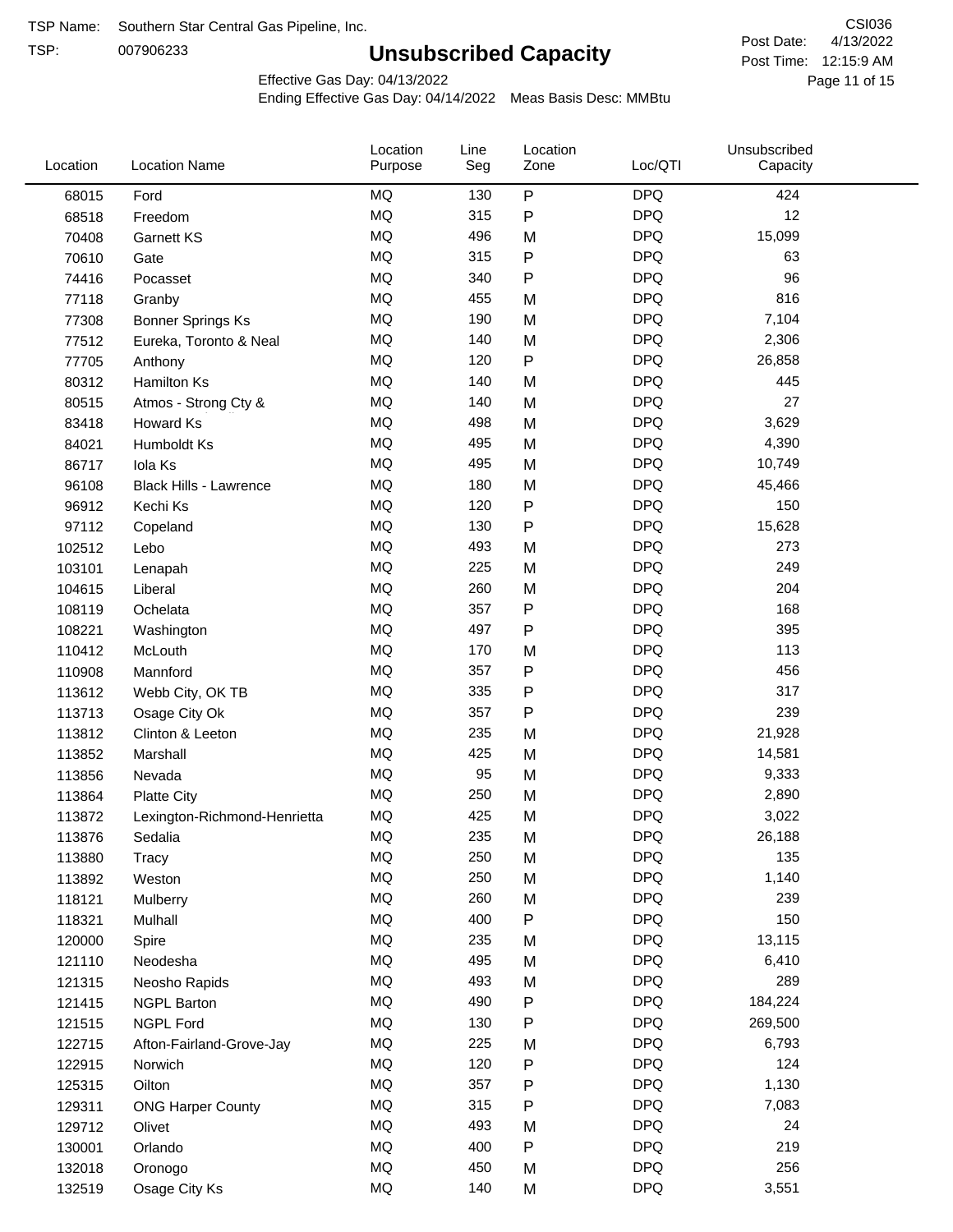TSP:

# **Unsubscribed Capacity**

4/13/2022 Page 12 of 15 Post Time: 12:15:9 AM CSI036 Post Date:

Effective Gas Day: 04/13/2022

| Location | <b>Location Name</b>             | Location<br>Purpose | Line<br>Seg | Location<br>Zone | Loc/QTI    | Unsubscribed<br>Capacity |  |
|----------|----------------------------------|---------------------|-------------|------------------|------------|--------------------------|--|
| 135533   | PEPL Princeton                   | <b>MQ</b>           | 496         | M                | <b>DPQ</b> | 106,178                  |  |
| 135808   | Partridge                        | MQ                  | 130         | ${\sf P}$        | <b>DPQ</b> | 134                      |  |
| 136701   | <b>Black Hills Reno</b>          | <b>MQ</b>           | 130         | P                | <b>DPQ</b> | 12,912                   |  |
| 137550   | <b>Black Hills South Wichita</b> | <b>MQ</b>           | 120         | $\mathsf{P}$     | <b>DPQ</b> | 18,975                   |  |
| 139712   | Plattsburg                       | <b>MQ</b>           | 250         | M                | <b>DPQ</b> | 1,764                    |  |
| 145950   | Merino                           | <b>MQ</b>           | 490         | $\mathsf{P}$     | <b>DPQ</b> | 156                      |  |
| 150418   | Ramona                           | <b>MQ</b>           | 357         | $\mathsf{P}$     | <b>DPQ</b> | 396                      |  |
| 151525   | Reading                          | <b>MQ</b>           | 140         | M                | <b>DPQ</b> | 20                       |  |
| 154501   | Nelagoney                        | <b>MQ</b>           | 334         | $\mathsf{P}$     | <b>DPQ</b> | 179                      |  |
| 157025   | Severy                           | <b>MQ</b>           | 498         | M                | <b>DPQ</b> | 142                      |  |
| 163100   | Superior                         | <b>MQ</b>           | 265         | M                | <b>DPQ</b> | 336                      |  |
| 164725   | Sylvia                           | <b>MQ</b>           | 130         | P                | <b>DPQ</b> | 141                      |  |
| 168112   | Transwestern Canadian - Del.     | <b>MQ</b>           | 458         | P                | <b>DPQ</b> | 230,000                  |  |
| 168612   | Chetopa & Rural                  | <b>MQ</b>           | 260         | M                | <b>DPQ</b> | 678                      |  |
| 168620   | Edna & Bartlett                  | <b>MQ</b>           | 260         | M                | <b>DPQ</b> | 248                      |  |
| 172812   | Conner Area                      | <b>MQ</b>           | 195         | M                | <b>DPQ</b> | 139                      |  |
| 172820   | Easton & Lowemont                | MQ                  | 195         | M                | <b>DPQ</b> | 223                      |  |
| 172822   | Savonburg & Elsmore              | MQ                  | 95          | M                | <b>DPQ</b> | 600                      |  |
| 172828   | <b>Fall River</b>                | <b>MQ</b>           | 498         | M                | <b>DPQ</b> | 378                      |  |
| 172832   | Galesburg                        | <b>MQ</b>           | 495         | M                | <b>DPQ</b> | 191                      |  |
| 172834   | Atmos Energy - Olathe            | <b>MQ</b>           | 190         | M                | <b>DPQ</b> | 23,240                   |  |
| 172836   | Havana                           | <b>MQ</b>           | 117         | M                | <b>DPQ</b> | 54                       |  |
| 172838   | Hillsdale                        | <b>MQ</b>           | 235         | M                | <b>DPQ</b> | 202                      |  |
| 172844   | Jarbalo                          | <b>MQ</b>           | 170         | M                | <b>DPQ</b> | 146                      |  |
| 172848   | Kickapoo                         | <b>MQ</b>           | 250         | M                | <b>DPQ</b> | 241                      |  |
| 172855   | Liberty                          | <b>MQ</b>           | 260         | M                | <b>DPQ</b> | 2,880                    |  |
| 172857   | Linwood                          | <b>MQ</b>           | 195         | M                | <b>DPQ</b> | 330                      |  |
| 172860   | Mc Cune                          | <b>MQ</b>           | 260         | M                | <b>DPQ</b> | 242                      |  |
| 172862   | Moorehead                        | <b>MQ</b>           | 495         | M                | <b>DPQ</b> | 32                       |  |
| 172864   | Moorehead Rural                  | <b>MQ</b>           | 495         | M                | <b>DPQ</b> | 1,014                    |  |
| 172866   | Mound Valley                     | <b>MQ</b>           | 260         | M                | <b>DPQ</b> | 101                      |  |
| 172870   | Niotaze                          | MQ                  | 117         | M                | <b>DPQ</b> | 351                      |  |
| 172880   | <b>Pleasant Valley</b>           | MQ                  | 180         | M                | <b>DPQ</b> | 24                       |  |
| 172885   | Reno Area                        | MQ                  | 195         | M                | <b>DPQ</b> | 36                       |  |
| 172892   | Wyandotte                        | <b>MQ</b>           | 190         | M                | <b>DPQ</b> | 10,018                   |  |
| 172944   | Coffeyville Area                 | <b>MQ</b>           | 260         | M                | <b>DPQ</b> | 138,016                  |  |
| 173214   | Uniontown                        | <b>MQ</b>           | 95          | M                | <b>DPQ</b> | 276                      |  |
| 176819   | Viola                            | MQ                  | 120         | P                | <b>DPQ</b> | 120                      |  |
| 180311   | Wakita                           | <b>MQ</b>           | 315         | Ρ                | <b>DPQ</b> | 74                       |  |
| 181013   | Walton                           | MQ                  | 140         | M                | <b>DPQ</b> | 138                      |  |
| 181715   | Wann                             | MQ                  | 225         | M                | <b>DPQ</b> | 65                       |  |
| 223001   | Atchison Eng Defense Ind Plt     | <b>MQ</b>           | 90          | M                | <b>DPQ</b> | 137                      |  |
| 224501   | <b>ICI Chemical Plant</b>        | <b>MQ</b>           | 450         | M                | <b>DPQ</b> | 1,880                    |  |
| 225001   | Augusta Sewage Plant             | MQ                  | 295         | P                | <b>DPQ</b> | 63                       |  |
| 243501   | <b>Beech Aircraft Plant</b>      | MQ                  | 120         | P                | <b>DPQ</b> | 5,725                    |  |
| 253001   | Roenbaugh Lease Irrigation       | MQ                  | 130         | P                | <b>DPQ</b> | 107                      |  |
| 266001   | Boeing No 2 Plant                | MQ                  | 120         | P                | <b>DPQ</b> | 16,419                   |  |
| 274001   | Pleasant Valley Irr.             | MQ                  | 130         | P                | <b>DPQ</b> | 233                      |  |
| 285501   | <b>Buildex Haydite Plant</b>     | MQ                  | 250         | M                | <b>DPQ</b> | 8,075                    |  |
|          |                                  |                     |             |                  |            |                          |  |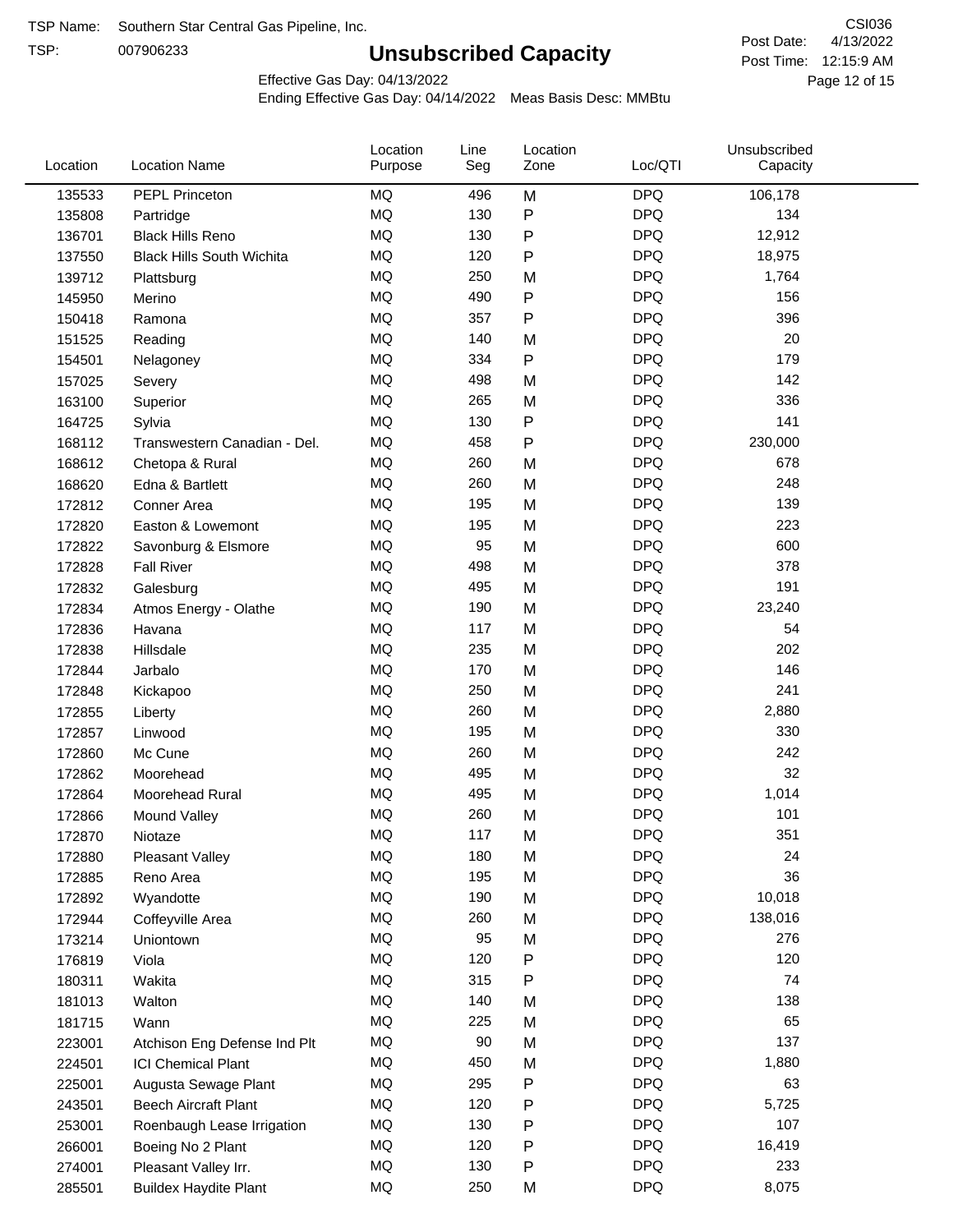TSP:

# **Unsubscribed Capacity**

4/13/2022 Page 13 of 15 Post Time: 12:15:9 AM CSI036 Post Date:

Effective Gas Day: 04/13/2022

| Location | <b>Location Name</b>             | Location<br>Purpose | Line<br>Seg | Location<br>Zone | Loc/QTI    | Unsubscribed<br>Capacity |  |
|----------|----------------------------------|---------------------|-------------|------------------|------------|--------------------------|--|
| 290301   | So Ks & Ok Rr Depot Store &      | MQ                  | 177         | M                | <b>DPQ</b> | $\overline{c}$           |  |
| 297501   | Cargill Salt                     | MQ                  | 315         | P                | <b>DPQ</b> | 639                      |  |
| 298001   | Carlson Prodts Mfg Plant         | <b>MQ</b>           | 120         | Ρ                | <b>DPQ</b> | 185                      |  |
| 303701   | Central Plain Feedyard           | <b>MQ</b>           | 315         | P                | <b>DPQ</b> | 151                      |  |
| 310001   | Church SW Irrigation             | MQ                  | 130         | Ρ                | <b>DPQ</b> | 60                       |  |
| 329401   | Phillips 66 Ponca City Refinery  | MQ                  | 335         | Ρ                | <b>DPQ</b> | 10,000                   |  |
| 332501   | Lawrence Plt Atmos               | MQ                  | 195         | M                | <b>DPQ</b> | 64,427                   |  |
| 334101   | Copeland RE Irrigation           | MQ                  | 130         | P                | <b>DPQ</b> | 60                       |  |
| 354001   | Derstein Irrigation              | MQ                  | 130         | Ρ                | <b>DPQ</b> | 60                       |  |
| 355001   | Detrixhe S Irrigation            | MQ                  | 458         | P                | <b>DPQ</b> | 66                       |  |
| 363001   | Wilroads Irrigation              | MQ                  | 130         | P                | <b>DPQ</b> | 534                      |  |
| 378501   | <b>Empire Riverton</b>           | MQ                  | 260         | M                | <b>DPQ</b> | 32,727                   |  |
| 378502   | <b>Empire Energy Center</b>      | MQ                  | 455         | M                | <b>DPQ</b> | 99,068                   |  |
| 378503   | <b>Empire Stateline South</b>    | MQ                  | 260         | M                | <b>DPQ</b> | 35,000                   |  |
| 378504   | <b>Empire Stateline North</b>    | MQ                  | 260         | M                | <b>DPQ</b> | 61,589                   |  |
| 383501   | <b>FMC Chemical Plant</b>        | MQ                  | 195         | M                | <b>DPQ</b> | 4,709                    |  |
| 385001   | Farley Machine Shop              | MQ                  | 45          | Ρ                | <b>DPQ</b> | 61                       |  |
| 387001   | <b>PCS Phosphate</b>             | MQ                  | 260         | M                | <b>DPQ</b> | 1,255                    |  |
| 388001   | Dodge City Plt Koch Nitrogen     | MQ                  | 130         | P                | <b>DPQ</b> | 53,235                   |  |
| 411501   | Gaines FD Burkett Lease          | MQ                  | 140         | M                | <b>DPQ</b> | 262                      |  |
| 428601   | Glacier Mckee-Miller-Thrall-Ma   | MQ                  | 140         | M                | <b>DPQ</b> | 126                      |  |
| 433001   | Goodyear Topeka Tire Plant       | MQ                  | 180         | M                | <b>DPQ</b> | 5,724                    |  |
| 435501   | <b>Gospel Church Building</b>    | MQ                  | 195         | M                | <b>DPQ</b> | $\overline{2}$           |  |
| 441300   | Kansas Hugoton                   | 7S                  | 130         | Ρ                | SGQ        | 54,555                   |  |
| 442350   | Sedalia @ Ottawa                 | 7S                  | 235         | M                | SGQ        | 904                      |  |
| 442351   | Little Mo                        | 7S                  | 235         | M                | SGQ        | 0                        |  |
| 443150   | <b>Straight Blackwell</b>        | 7S                  | 315         | P                | SGQ        | 0                        |  |
| 443151   | Waynoka Lateral                  | 7S                  | 315         | Ρ                | SGQ        | 102,337                  |  |
| 443152   | Straight Blackwell @ Beaver      | 7S                  | 315         | P                | SGQ        | 47,725                   |  |
| 443800   | <b>Edmond Blackwell</b>          | 7S                  | 380         | Ρ                | SGQ        | 839                      |  |
| 443851   | <b>LS385 Delivery Constraint</b> | 7S                  | 385         | P                | SGQ        | 134,541                  |  |
| 444001   | West Edmond                      | 7S                  | 400         | Ρ                | SGQ        | 2,440                    |  |
| 444003   | South Maysville Delivery         | 7S                  | 400         | Ρ                | SGQ        | 105,412                  |  |
| 444550   | Saginaw CS Area Deliveries       | 7S                  | 455         | M                | SGQ        | 71,239                   |  |
| 444580   | Canadian Blackwell               | 7S                  | 458         | Ρ                | SGQ        | 0                        |  |
| 444581   | Canadian Blackwell @             | 7S                  | 458         | Ρ                | SGQ        | 118,611                  |  |
| 444582   | Canadian Blackwell @ Mutual      | 7S                  | 458         | P                | SGQ        | 0                        |  |
| 444901   | Rawlins Hesston Delivery         | 7S                  | 490         | Ρ                | SGQ        | 121,424                  |  |
| 444902   | <b>Riner Delivery</b>            | 7S                  | 490         | Ρ                | SGQ        | 184,693                  |  |
| 445538   | Montezuma CS                     | MV                  | 130         | Ρ                | <b>MLQ</b> | 56,201                   |  |
| 445569   | <b>Riner CS</b>                  | MV                  | 490         | Ρ                | <b>MLQ</b> | 1,000                    |  |
| 445577   | Levant CS                        | MV                  | 490         | P                | <b>MLQ</b> | 1,384                    |  |
| 449003   | Edmond CS w/o OK                 | MV                  | 400         | P                | <b>MLQ</b> | 1,763                    |  |
| 462001   | <b>Heartland Cement Plant</b>    | MQ                  | 495         | M                | <b>DPQ</b> | 1,046                    |  |
| 465001   | Herzog Cont                      | MQ                  | 250         | M                | <b>DPQ</b> | 3,000                    |  |
| 495501   | Kanopolis Salt Plt Independent   | MQ                  | 265         | M                | <b>DPQ</b> | 61                       |  |
| 519501   | Richie/Ripley                    | MQ                  | 120         | Ρ                | <b>DPQ</b> | 448                      |  |
| 522502   | Lawrence Power Plt               | MQ                  | 180         | M                | <b>DPQ</b> | 138,069                  |  |
| 526001   | Ks Pen Boiler                    | MQ                  | 195         | M                | <b>DPQ</b> | 805                      |  |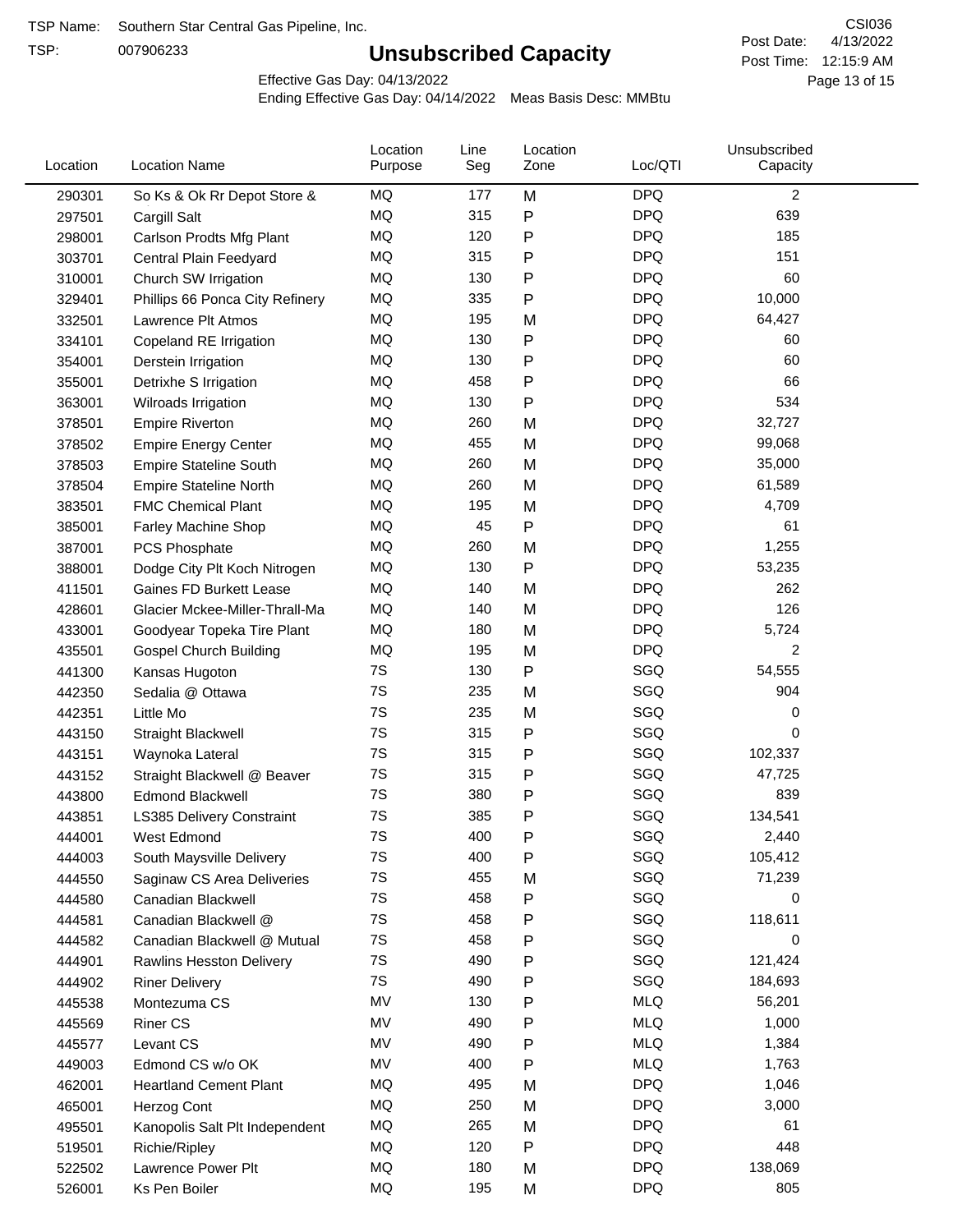TSP:

# **Unsubscribed Capacity**

4/13/2022 Page 14 of 15 Post Time: 12:15:9 AM CSI036 Post Date:

Effective Gas Day: 04/13/2022

| <b>MQ</b><br><b>DPQ</b><br>526201<br>Ks Pen Kitchen<br>195<br>M<br>626<br><b>MQ</b><br>195<br><b>DPQ</b><br>46<br>M<br>527502<br><b>Black Hills- Lawrence Service</b><br><b>MQ</b><br>140<br>M<br><b>DPQ</b><br>61<br>527701<br><b>Black Hills- Matfield Green</b><br><b>MQ</b><br><b>DPQ</b><br>300<br>48<br>M<br><b>Black Hills- Towanda Service</b><br>527702<br><b>MQ</b><br>P<br><b>DPQ</b><br>333<br>48<br>527704<br><b>Black Hills-Wellington</b><br><b>DPQ</b><br>MQ<br>333<br>P<br>84<br>527705<br><b>Black Hills- Belle Plaine Service</b><br>MQ<br>120<br>Ρ<br><b>DPQ</b><br>5<br>527706<br>Black Hills- S Wichita<br><b>DPQ</b><br>MQ<br>137<br>90<br>541001<br>Kimmi Lumber Sawmill<br>M<br>MQ<br>265<br><b>DPQ</b><br>138<br>M<br>544101<br>Knight Feedlot<br>MQ<br>260<br>M<br><b>DPQ</b><br>2,313<br>545801<br>Jayhawk Chemical Plant<br><b>MQ</b><br><b>DPQ</b><br>195<br>10<br>M<br>560001<br>Leavenworth Co Shop Heating<br><b>DPQ</b><br>MQ<br>90<br>2,354<br>M<br>571001<br><b>Bunge Milling Grain Dryer</b><br><b>MQ</b><br><b>DPQ</b><br>45<br>P<br>61<br>Lyons Wtr Pump Station<br>588701<br><b>DPQ</b><br>MQ<br>M<br>186<br>177<br>592501<br><b>MEC Machine Shop</b><br><b>DPQ</b><br>MQ<br>1,000<br>130<br>Ρ<br>620001<br>Langdon Pump Station<br>MQ<br><b>DPQ</b><br>19,500<br>235<br>M<br>630204<br>Ralph Green Powerplant<br><b>DPQ</b><br>MQ<br>164<br>425<br>633001<br>Mo State School Higginsville<br>M<br><b>DPQ</b><br>MQ<br>495<br>M<br>8,127<br>640001<br>Monarch Humboldt Cem Plt<br><b>DPQ</b><br>MQ<br>130<br>P<br>186<br>654101<br>Mull Farms Irrigation<br>P<br><b>DPQ</b><br>647<br>MQ<br>333<br>707001<br>Oxford Alfala Dehy Plant<br>MQ<br>130<br>P<br><b>DPQ</b><br>11,186<br>709501<br><b>ONEOK Hutchinson Frac Plt</b><br><b>DPQ</b><br>MQ<br>357<br>Ρ<br>4,930<br>719001<br>Petrolite Wax Refinery<br><b>DPQ</b><br>MQ<br>357<br>Ρ<br>168<br>720001<br>Woolaroc Lodge Phillips F<br>MQ<br>235<br><b>DPQ</b><br>1,414<br>M<br>725001<br>Harrisonville Prod Phillips Pp<br>MQ<br>120<br>Ρ<br><b>DPQ</b><br>641<br>725602<br>Wichita Pump Sta Phillips Ppl<br>MQ<br><b>DPQ</b><br>273<br>195<br>731001<br>M<br>Pines Int'l Dehy Plant<br><b>MQ</b><br>P<br><b>DPQ</b><br>130<br>60<br>739001<br>Danny D. & Susan J. Post<br>MQ<br><b>DPQ</b><br>121<br>190<br>M<br>753501<br>Quivira Country Club House<br>MQ<br>Ρ<br><b>DPQ</b><br>458<br>44,700<br>753701<br><b>ONEOK Medford</b><br>MQ<br><b>DPQ</b><br>203<br>295<br>Ρ<br>813001<br>Wineteer School 260<br><b>DPQ</b><br>MQ<br>195<br>45<br>M<br>813401<br>Grant School 497<br><b>DPQ</b><br><b>MQ</b><br>120<br>185<br>Ρ<br>815401<br>Minneha Grade School 259<br>MQ<br>265<br><b>DPQ</b><br>61<br>M<br>846001<br>Smith D Irrigation<br>MQ<br>130<br><b>DPQ</b><br>44<br>Ρ<br>850001<br>Snook M Irrigation<br>MQ<br>400<br>Ρ<br><b>DPQ</b><br>394<br>865001<br>Southwest Elect Mfg Plant<br><b>DPQ</b><br>MQ<br>235<br>4,936<br>875001<br>Stahl Spec Aluminum Alloy<br>M<br><b>DPQ</b><br>MQ<br>180<br>407<br>M<br>877001<br>St Dept Boys Indust School<br>MQ<br>333<br><b>DPQ</b><br>203<br>M<br>910001<br><b>Total Ark City Oil Refinery</b><br>256<br>MQ<br>458<br><b>DPQ</b><br>Ρ<br>926501<br>Urschel DR Irrigation<br>MQ<br>295<br><b>DPQ</b><br>7,803<br>Ρ<br>928001<br>Mcconnell Air Force Base<br><b>DPQ</b><br>MQ<br>250<br>18,888<br>Ft. Leavenworth Army Base<br>M<br>929201<br>MQ<br><b>DPQ</b><br>3,206<br>250<br>M<br>932001<br>Leavenworth Penitentiary<br>MQ<br>195<br><b>DPQ</b><br>6,827<br>M<br>934201<br>Va Admin Center<br>MQ<br>130<br>Ρ<br><b>DPQ</b><br>70,924<br>962001<br>Sunflower Electric - Judson<br><b>DPQ</b><br>MQ<br>265<br>61<br>990001<br>Yost LM Irrigation<br>M<br><b>DPQ</b><br>MQ<br>909<br>Ρ<br>999000<br>PMI - Prod to Mkt Interface<br>0<br>M <sub>2</sub><br><b>RPQ</b><br>909<br>0<br>999000<br>PMI - Prod to Mkt Interface<br>M<br>MQ<br>490<br><b>DPQ</b><br>Ρ<br>180,938<br>999001<br>Rawlins-Hesston P/M Interface | Location | <b>Location Name</b>          | Location<br>Purpose | Line<br>Seg | Location<br>Zone | Loc/QTI    | Unsubscribed<br>Capacity |  |
|------------------------------------------------------------------------------------------------------------------------------------------------------------------------------------------------------------------------------------------------------------------------------------------------------------------------------------------------------------------------------------------------------------------------------------------------------------------------------------------------------------------------------------------------------------------------------------------------------------------------------------------------------------------------------------------------------------------------------------------------------------------------------------------------------------------------------------------------------------------------------------------------------------------------------------------------------------------------------------------------------------------------------------------------------------------------------------------------------------------------------------------------------------------------------------------------------------------------------------------------------------------------------------------------------------------------------------------------------------------------------------------------------------------------------------------------------------------------------------------------------------------------------------------------------------------------------------------------------------------------------------------------------------------------------------------------------------------------------------------------------------------------------------------------------------------------------------------------------------------------------------------------------------------------------------------------------------------------------------------------------------------------------------------------------------------------------------------------------------------------------------------------------------------------------------------------------------------------------------------------------------------------------------------------------------------------------------------------------------------------------------------------------------------------------------------------------------------------------------------------------------------------------------------------------------------------------------------------------------------------------------------------------------------------------------------------------------------------------------------------------------------------------------------------------------------------------------------------------------------------------------------------------------------------------------------------------------------------------------------------------------------------------------------------------------------------------------------------------------------------------------------------------------------------------------------------------------------------------------------------------------------------------------------------------------------------------------------------------------------------------------------------------------------------------------------------------------------------------------------------------------------------------------------------------------------------------------------------------------------------------------------------------------------------------------------------------------------------------------------------------------------------------------------------------------------------------------------------------------------------------------------------------------------------------------------------------------------------|----------|-------------------------------|---------------------|-------------|------------------|------------|--------------------------|--|
|                                                                                                                                                                                                                                                                                                                                                                                                                                                                                                                                                                                                                                                                                                                                                                                                                                                                                                                                                                                                                                                                                                                                                                                                                                                                                                                                                                                                                                                                                                                                                                                                                                                                                                                                                                                                                                                                                                                                                                                                                                                                                                                                                                                                                                                                                                                                                                                                                                                                                                                                                                                                                                                                                                                                                                                                                                                                                                                                                                                                                                                                                                                                                                                                                                                                                                                                                                                                                                                                                                                                                                                                                                                                                                                                                                                                                                                                                                                                                                        |          |                               |                     |             |                  |            |                          |  |
|                                                                                                                                                                                                                                                                                                                                                                                                                                                                                                                                                                                                                                                                                                                                                                                                                                                                                                                                                                                                                                                                                                                                                                                                                                                                                                                                                                                                                                                                                                                                                                                                                                                                                                                                                                                                                                                                                                                                                                                                                                                                                                                                                                                                                                                                                                                                                                                                                                                                                                                                                                                                                                                                                                                                                                                                                                                                                                                                                                                                                                                                                                                                                                                                                                                                                                                                                                                                                                                                                                                                                                                                                                                                                                                                                                                                                                                                                                                                                                        |          |                               |                     |             |                  |            |                          |  |
|                                                                                                                                                                                                                                                                                                                                                                                                                                                                                                                                                                                                                                                                                                                                                                                                                                                                                                                                                                                                                                                                                                                                                                                                                                                                                                                                                                                                                                                                                                                                                                                                                                                                                                                                                                                                                                                                                                                                                                                                                                                                                                                                                                                                                                                                                                                                                                                                                                                                                                                                                                                                                                                                                                                                                                                                                                                                                                                                                                                                                                                                                                                                                                                                                                                                                                                                                                                                                                                                                                                                                                                                                                                                                                                                                                                                                                                                                                                                                                        |          |                               |                     |             |                  |            |                          |  |
|                                                                                                                                                                                                                                                                                                                                                                                                                                                                                                                                                                                                                                                                                                                                                                                                                                                                                                                                                                                                                                                                                                                                                                                                                                                                                                                                                                                                                                                                                                                                                                                                                                                                                                                                                                                                                                                                                                                                                                                                                                                                                                                                                                                                                                                                                                                                                                                                                                                                                                                                                                                                                                                                                                                                                                                                                                                                                                                                                                                                                                                                                                                                                                                                                                                                                                                                                                                                                                                                                                                                                                                                                                                                                                                                                                                                                                                                                                                                                                        |          |                               |                     |             |                  |            |                          |  |
|                                                                                                                                                                                                                                                                                                                                                                                                                                                                                                                                                                                                                                                                                                                                                                                                                                                                                                                                                                                                                                                                                                                                                                                                                                                                                                                                                                                                                                                                                                                                                                                                                                                                                                                                                                                                                                                                                                                                                                                                                                                                                                                                                                                                                                                                                                                                                                                                                                                                                                                                                                                                                                                                                                                                                                                                                                                                                                                                                                                                                                                                                                                                                                                                                                                                                                                                                                                                                                                                                                                                                                                                                                                                                                                                                                                                                                                                                                                                                                        |          |                               |                     |             |                  |            |                          |  |
|                                                                                                                                                                                                                                                                                                                                                                                                                                                                                                                                                                                                                                                                                                                                                                                                                                                                                                                                                                                                                                                                                                                                                                                                                                                                                                                                                                                                                                                                                                                                                                                                                                                                                                                                                                                                                                                                                                                                                                                                                                                                                                                                                                                                                                                                                                                                                                                                                                                                                                                                                                                                                                                                                                                                                                                                                                                                                                                                                                                                                                                                                                                                                                                                                                                                                                                                                                                                                                                                                                                                                                                                                                                                                                                                                                                                                                                                                                                                                                        |          |                               |                     |             |                  |            |                          |  |
|                                                                                                                                                                                                                                                                                                                                                                                                                                                                                                                                                                                                                                                                                                                                                                                                                                                                                                                                                                                                                                                                                                                                                                                                                                                                                                                                                                                                                                                                                                                                                                                                                                                                                                                                                                                                                                                                                                                                                                                                                                                                                                                                                                                                                                                                                                                                                                                                                                                                                                                                                                                                                                                                                                                                                                                                                                                                                                                                                                                                                                                                                                                                                                                                                                                                                                                                                                                                                                                                                                                                                                                                                                                                                                                                                                                                                                                                                                                                                                        |          |                               |                     |             |                  |            |                          |  |
|                                                                                                                                                                                                                                                                                                                                                                                                                                                                                                                                                                                                                                                                                                                                                                                                                                                                                                                                                                                                                                                                                                                                                                                                                                                                                                                                                                                                                                                                                                                                                                                                                                                                                                                                                                                                                                                                                                                                                                                                                                                                                                                                                                                                                                                                                                                                                                                                                                                                                                                                                                                                                                                                                                                                                                                                                                                                                                                                                                                                                                                                                                                                                                                                                                                                                                                                                                                                                                                                                                                                                                                                                                                                                                                                                                                                                                                                                                                                                                        |          |                               |                     |             |                  |            |                          |  |
|                                                                                                                                                                                                                                                                                                                                                                                                                                                                                                                                                                                                                                                                                                                                                                                                                                                                                                                                                                                                                                                                                                                                                                                                                                                                                                                                                                                                                                                                                                                                                                                                                                                                                                                                                                                                                                                                                                                                                                                                                                                                                                                                                                                                                                                                                                                                                                                                                                                                                                                                                                                                                                                                                                                                                                                                                                                                                                                                                                                                                                                                                                                                                                                                                                                                                                                                                                                                                                                                                                                                                                                                                                                                                                                                                                                                                                                                                                                                                                        |          |                               |                     |             |                  |            |                          |  |
|                                                                                                                                                                                                                                                                                                                                                                                                                                                                                                                                                                                                                                                                                                                                                                                                                                                                                                                                                                                                                                                                                                                                                                                                                                                                                                                                                                                                                                                                                                                                                                                                                                                                                                                                                                                                                                                                                                                                                                                                                                                                                                                                                                                                                                                                                                                                                                                                                                                                                                                                                                                                                                                                                                                                                                                                                                                                                                                                                                                                                                                                                                                                                                                                                                                                                                                                                                                                                                                                                                                                                                                                                                                                                                                                                                                                                                                                                                                                                                        |          |                               |                     |             |                  |            |                          |  |
|                                                                                                                                                                                                                                                                                                                                                                                                                                                                                                                                                                                                                                                                                                                                                                                                                                                                                                                                                                                                                                                                                                                                                                                                                                                                                                                                                                                                                                                                                                                                                                                                                                                                                                                                                                                                                                                                                                                                                                                                                                                                                                                                                                                                                                                                                                                                                                                                                                                                                                                                                                                                                                                                                                                                                                                                                                                                                                                                                                                                                                                                                                                                                                                                                                                                                                                                                                                                                                                                                                                                                                                                                                                                                                                                                                                                                                                                                                                                                                        |          |                               |                     |             |                  |            |                          |  |
|                                                                                                                                                                                                                                                                                                                                                                                                                                                                                                                                                                                                                                                                                                                                                                                                                                                                                                                                                                                                                                                                                                                                                                                                                                                                                                                                                                                                                                                                                                                                                                                                                                                                                                                                                                                                                                                                                                                                                                                                                                                                                                                                                                                                                                                                                                                                                                                                                                                                                                                                                                                                                                                                                                                                                                                                                                                                                                                                                                                                                                                                                                                                                                                                                                                                                                                                                                                                                                                                                                                                                                                                                                                                                                                                                                                                                                                                                                                                                                        |          |                               |                     |             |                  |            |                          |  |
|                                                                                                                                                                                                                                                                                                                                                                                                                                                                                                                                                                                                                                                                                                                                                                                                                                                                                                                                                                                                                                                                                                                                                                                                                                                                                                                                                                                                                                                                                                                                                                                                                                                                                                                                                                                                                                                                                                                                                                                                                                                                                                                                                                                                                                                                                                                                                                                                                                                                                                                                                                                                                                                                                                                                                                                                                                                                                                                                                                                                                                                                                                                                                                                                                                                                                                                                                                                                                                                                                                                                                                                                                                                                                                                                                                                                                                                                                                                                                                        |          |                               |                     |             |                  |            |                          |  |
|                                                                                                                                                                                                                                                                                                                                                                                                                                                                                                                                                                                                                                                                                                                                                                                                                                                                                                                                                                                                                                                                                                                                                                                                                                                                                                                                                                                                                                                                                                                                                                                                                                                                                                                                                                                                                                                                                                                                                                                                                                                                                                                                                                                                                                                                                                                                                                                                                                                                                                                                                                                                                                                                                                                                                                                                                                                                                                                                                                                                                                                                                                                                                                                                                                                                                                                                                                                                                                                                                                                                                                                                                                                                                                                                                                                                                                                                                                                                                                        |          |                               |                     |             |                  |            |                          |  |
|                                                                                                                                                                                                                                                                                                                                                                                                                                                                                                                                                                                                                                                                                                                                                                                                                                                                                                                                                                                                                                                                                                                                                                                                                                                                                                                                                                                                                                                                                                                                                                                                                                                                                                                                                                                                                                                                                                                                                                                                                                                                                                                                                                                                                                                                                                                                                                                                                                                                                                                                                                                                                                                                                                                                                                                                                                                                                                                                                                                                                                                                                                                                                                                                                                                                                                                                                                                                                                                                                                                                                                                                                                                                                                                                                                                                                                                                                                                                                                        |          |                               |                     |             |                  |            |                          |  |
|                                                                                                                                                                                                                                                                                                                                                                                                                                                                                                                                                                                                                                                                                                                                                                                                                                                                                                                                                                                                                                                                                                                                                                                                                                                                                                                                                                                                                                                                                                                                                                                                                                                                                                                                                                                                                                                                                                                                                                                                                                                                                                                                                                                                                                                                                                                                                                                                                                                                                                                                                                                                                                                                                                                                                                                                                                                                                                                                                                                                                                                                                                                                                                                                                                                                                                                                                                                                                                                                                                                                                                                                                                                                                                                                                                                                                                                                                                                                                                        |          |                               |                     |             |                  |            |                          |  |
|                                                                                                                                                                                                                                                                                                                                                                                                                                                                                                                                                                                                                                                                                                                                                                                                                                                                                                                                                                                                                                                                                                                                                                                                                                                                                                                                                                                                                                                                                                                                                                                                                                                                                                                                                                                                                                                                                                                                                                                                                                                                                                                                                                                                                                                                                                                                                                                                                                                                                                                                                                                                                                                                                                                                                                                                                                                                                                                                                                                                                                                                                                                                                                                                                                                                                                                                                                                                                                                                                                                                                                                                                                                                                                                                                                                                                                                                                                                                                                        |          |                               |                     |             |                  |            |                          |  |
|                                                                                                                                                                                                                                                                                                                                                                                                                                                                                                                                                                                                                                                                                                                                                                                                                                                                                                                                                                                                                                                                                                                                                                                                                                                                                                                                                                                                                                                                                                                                                                                                                                                                                                                                                                                                                                                                                                                                                                                                                                                                                                                                                                                                                                                                                                                                                                                                                                                                                                                                                                                                                                                                                                                                                                                                                                                                                                                                                                                                                                                                                                                                                                                                                                                                                                                                                                                                                                                                                                                                                                                                                                                                                                                                                                                                                                                                                                                                                                        |          |                               |                     |             |                  |            |                          |  |
|                                                                                                                                                                                                                                                                                                                                                                                                                                                                                                                                                                                                                                                                                                                                                                                                                                                                                                                                                                                                                                                                                                                                                                                                                                                                                                                                                                                                                                                                                                                                                                                                                                                                                                                                                                                                                                                                                                                                                                                                                                                                                                                                                                                                                                                                                                                                                                                                                                                                                                                                                                                                                                                                                                                                                                                                                                                                                                                                                                                                                                                                                                                                                                                                                                                                                                                                                                                                                                                                                                                                                                                                                                                                                                                                                                                                                                                                                                                                                                        |          |                               |                     |             |                  |            |                          |  |
|                                                                                                                                                                                                                                                                                                                                                                                                                                                                                                                                                                                                                                                                                                                                                                                                                                                                                                                                                                                                                                                                                                                                                                                                                                                                                                                                                                                                                                                                                                                                                                                                                                                                                                                                                                                                                                                                                                                                                                                                                                                                                                                                                                                                                                                                                                                                                                                                                                                                                                                                                                                                                                                                                                                                                                                                                                                                                                                                                                                                                                                                                                                                                                                                                                                                                                                                                                                                                                                                                                                                                                                                                                                                                                                                                                                                                                                                                                                                                                        |          |                               |                     |             |                  |            |                          |  |
|                                                                                                                                                                                                                                                                                                                                                                                                                                                                                                                                                                                                                                                                                                                                                                                                                                                                                                                                                                                                                                                                                                                                                                                                                                                                                                                                                                                                                                                                                                                                                                                                                                                                                                                                                                                                                                                                                                                                                                                                                                                                                                                                                                                                                                                                                                                                                                                                                                                                                                                                                                                                                                                                                                                                                                                                                                                                                                                                                                                                                                                                                                                                                                                                                                                                                                                                                                                                                                                                                                                                                                                                                                                                                                                                                                                                                                                                                                                                                                        |          |                               |                     |             |                  |            |                          |  |
|                                                                                                                                                                                                                                                                                                                                                                                                                                                                                                                                                                                                                                                                                                                                                                                                                                                                                                                                                                                                                                                                                                                                                                                                                                                                                                                                                                                                                                                                                                                                                                                                                                                                                                                                                                                                                                                                                                                                                                                                                                                                                                                                                                                                                                                                                                                                                                                                                                                                                                                                                                                                                                                                                                                                                                                                                                                                                                                                                                                                                                                                                                                                                                                                                                                                                                                                                                                                                                                                                                                                                                                                                                                                                                                                                                                                                                                                                                                                                                        |          |                               |                     |             |                  |            |                          |  |
|                                                                                                                                                                                                                                                                                                                                                                                                                                                                                                                                                                                                                                                                                                                                                                                                                                                                                                                                                                                                                                                                                                                                                                                                                                                                                                                                                                                                                                                                                                                                                                                                                                                                                                                                                                                                                                                                                                                                                                                                                                                                                                                                                                                                                                                                                                                                                                                                                                                                                                                                                                                                                                                                                                                                                                                                                                                                                                                                                                                                                                                                                                                                                                                                                                                                                                                                                                                                                                                                                                                                                                                                                                                                                                                                                                                                                                                                                                                                                                        |          |                               |                     |             |                  |            |                          |  |
|                                                                                                                                                                                                                                                                                                                                                                                                                                                                                                                                                                                                                                                                                                                                                                                                                                                                                                                                                                                                                                                                                                                                                                                                                                                                                                                                                                                                                                                                                                                                                                                                                                                                                                                                                                                                                                                                                                                                                                                                                                                                                                                                                                                                                                                                                                                                                                                                                                                                                                                                                                                                                                                                                                                                                                                                                                                                                                                                                                                                                                                                                                                                                                                                                                                                                                                                                                                                                                                                                                                                                                                                                                                                                                                                                                                                                                                                                                                                                                        |          |                               |                     |             |                  |            |                          |  |
|                                                                                                                                                                                                                                                                                                                                                                                                                                                                                                                                                                                                                                                                                                                                                                                                                                                                                                                                                                                                                                                                                                                                                                                                                                                                                                                                                                                                                                                                                                                                                                                                                                                                                                                                                                                                                                                                                                                                                                                                                                                                                                                                                                                                                                                                                                                                                                                                                                                                                                                                                                                                                                                                                                                                                                                                                                                                                                                                                                                                                                                                                                                                                                                                                                                                                                                                                                                                                                                                                                                                                                                                                                                                                                                                                                                                                                                                                                                                                                        |          |                               |                     |             |                  |            |                          |  |
|                                                                                                                                                                                                                                                                                                                                                                                                                                                                                                                                                                                                                                                                                                                                                                                                                                                                                                                                                                                                                                                                                                                                                                                                                                                                                                                                                                                                                                                                                                                                                                                                                                                                                                                                                                                                                                                                                                                                                                                                                                                                                                                                                                                                                                                                                                                                                                                                                                                                                                                                                                                                                                                                                                                                                                                                                                                                                                                                                                                                                                                                                                                                                                                                                                                                                                                                                                                                                                                                                                                                                                                                                                                                                                                                                                                                                                                                                                                                                                        |          |                               |                     |             |                  |            |                          |  |
|                                                                                                                                                                                                                                                                                                                                                                                                                                                                                                                                                                                                                                                                                                                                                                                                                                                                                                                                                                                                                                                                                                                                                                                                                                                                                                                                                                                                                                                                                                                                                                                                                                                                                                                                                                                                                                                                                                                                                                                                                                                                                                                                                                                                                                                                                                                                                                                                                                                                                                                                                                                                                                                                                                                                                                                                                                                                                                                                                                                                                                                                                                                                                                                                                                                                                                                                                                                                                                                                                                                                                                                                                                                                                                                                                                                                                                                                                                                                                                        |          |                               |                     |             |                  |            |                          |  |
|                                                                                                                                                                                                                                                                                                                                                                                                                                                                                                                                                                                                                                                                                                                                                                                                                                                                                                                                                                                                                                                                                                                                                                                                                                                                                                                                                                                                                                                                                                                                                                                                                                                                                                                                                                                                                                                                                                                                                                                                                                                                                                                                                                                                                                                                                                                                                                                                                                                                                                                                                                                                                                                                                                                                                                                                                                                                                                                                                                                                                                                                                                                                                                                                                                                                                                                                                                                                                                                                                                                                                                                                                                                                                                                                                                                                                                                                                                                                                                        |          |                               |                     |             |                  |            |                          |  |
|                                                                                                                                                                                                                                                                                                                                                                                                                                                                                                                                                                                                                                                                                                                                                                                                                                                                                                                                                                                                                                                                                                                                                                                                                                                                                                                                                                                                                                                                                                                                                                                                                                                                                                                                                                                                                                                                                                                                                                                                                                                                                                                                                                                                                                                                                                                                                                                                                                                                                                                                                                                                                                                                                                                                                                                                                                                                                                                                                                                                                                                                                                                                                                                                                                                                                                                                                                                                                                                                                                                                                                                                                                                                                                                                                                                                                                                                                                                                                                        |          |                               |                     |             |                  |            |                          |  |
|                                                                                                                                                                                                                                                                                                                                                                                                                                                                                                                                                                                                                                                                                                                                                                                                                                                                                                                                                                                                                                                                                                                                                                                                                                                                                                                                                                                                                                                                                                                                                                                                                                                                                                                                                                                                                                                                                                                                                                                                                                                                                                                                                                                                                                                                                                                                                                                                                                                                                                                                                                                                                                                                                                                                                                                                                                                                                                                                                                                                                                                                                                                                                                                                                                                                                                                                                                                                                                                                                                                                                                                                                                                                                                                                                                                                                                                                                                                                                                        |          |                               |                     |             |                  |            |                          |  |
|                                                                                                                                                                                                                                                                                                                                                                                                                                                                                                                                                                                                                                                                                                                                                                                                                                                                                                                                                                                                                                                                                                                                                                                                                                                                                                                                                                                                                                                                                                                                                                                                                                                                                                                                                                                                                                                                                                                                                                                                                                                                                                                                                                                                                                                                                                                                                                                                                                                                                                                                                                                                                                                                                                                                                                                                                                                                                                                                                                                                                                                                                                                                                                                                                                                                                                                                                                                                                                                                                                                                                                                                                                                                                                                                                                                                                                                                                                                                                                        |          |                               |                     |             |                  |            |                          |  |
|                                                                                                                                                                                                                                                                                                                                                                                                                                                                                                                                                                                                                                                                                                                                                                                                                                                                                                                                                                                                                                                                                                                                                                                                                                                                                                                                                                                                                                                                                                                                                                                                                                                                                                                                                                                                                                                                                                                                                                                                                                                                                                                                                                                                                                                                                                                                                                                                                                                                                                                                                                                                                                                                                                                                                                                                                                                                                                                                                                                                                                                                                                                                                                                                                                                                                                                                                                                                                                                                                                                                                                                                                                                                                                                                                                                                                                                                                                                                                                        |          |                               |                     |             |                  |            |                          |  |
|                                                                                                                                                                                                                                                                                                                                                                                                                                                                                                                                                                                                                                                                                                                                                                                                                                                                                                                                                                                                                                                                                                                                                                                                                                                                                                                                                                                                                                                                                                                                                                                                                                                                                                                                                                                                                                                                                                                                                                                                                                                                                                                                                                                                                                                                                                                                                                                                                                                                                                                                                                                                                                                                                                                                                                                                                                                                                                                                                                                                                                                                                                                                                                                                                                                                                                                                                                                                                                                                                                                                                                                                                                                                                                                                                                                                                                                                                                                                                                        |          |                               |                     |             |                  |            |                          |  |
|                                                                                                                                                                                                                                                                                                                                                                                                                                                                                                                                                                                                                                                                                                                                                                                                                                                                                                                                                                                                                                                                                                                                                                                                                                                                                                                                                                                                                                                                                                                                                                                                                                                                                                                                                                                                                                                                                                                                                                                                                                                                                                                                                                                                                                                                                                                                                                                                                                                                                                                                                                                                                                                                                                                                                                                                                                                                                                                                                                                                                                                                                                                                                                                                                                                                                                                                                                                                                                                                                                                                                                                                                                                                                                                                                                                                                                                                                                                                                                        |          |                               |                     |             |                  |            |                          |  |
|                                                                                                                                                                                                                                                                                                                                                                                                                                                                                                                                                                                                                                                                                                                                                                                                                                                                                                                                                                                                                                                                                                                                                                                                                                                                                                                                                                                                                                                                                                                                                                                                                                                                                                                                                                                                                                                                                                                                                                                                                                                                                                                                                                                                                                                                                                                                                                                                                                                                                                                                                                                                                                                                                                                                                                                                                                                                                                                                                                                                                                                                                                                                                                                                                                                                                                                                                                                                                                                                                                                                                                                                                                                                                                                                                                                                                                                                                                                                                                        |          |                               |                     |             |                  |            |                          |  |
|                                                                                                                                                                                                                                                                                                                                                                                                                                                                                                                                                                                                                                                                                                                                                                                                                                                                                                                                                                                                                                                                                                                                                                                                                                                                                                                                                                                                                                                                                                                                                                                                                                                                                                                                                                                                                                                                                                                                                                                                                                                                                                                                                                                                                                                                                                                                                                                                                                                                                                                                                                                                                                                                                                                                                                                                                                                                                                                                                                                                                                                                                                                                                                                                                                                                                                                                                                                                                                                                                                                                                                                                                                                                                                                                                                                                                                                                                                                                                                        |          |                               |                     |             |                  |            |                          |  |
|                                                                                                                                                                                                                                                                                                                                                                                                                                                                                                                                                                                                                                                                                                                                                                                                                                                                                                                                                                                                                                                                                                                                                                                                                                                                                                                                                                                                                                                                                                                                                                                                                                                                                                                                                                                                                                                                                                                                                                                                                                                                                                                                                                                                                                                                                                                                                                                                                                                                                                                                                                                                                                                                                                                                                                                                                                                                                                                                                                                                                                                                                                                                                                                                                                                                                                                                                                                                                                                                                                                                                                                                                                                                                                                                                                                                                                                                                                                                                                        |          |                               |                     |             |                  |            |                          |  |
|                                                                                                                                                                                                                                                                                                                                                                                                                                                                                                                                                                                                                                                                                                                                                                                                                                                                                                                                                                                                                                                                                                                                                                                                                                                                                                                                                                                                                                                                                                                                                                                                                                                                                                                                                                                                                                                                                                                                                                                                                                                                                                                                                                                                                                                                                                                                                                                                                                                                                                                                                                                                                                                                                                                                                                                                                                                                                                                                                                                                                                                                                                                                                                                                                                                                                                                                                                                                                                                                                                                                                                                                                                                                                                                                                                                                                                                                                                                                                                        |          |                               |                     |             |                  |            |                          |  |
|                                                                                                                                                                                                                                                                                                                                                                                                                                                                                                                                                                                                                                                                                                                                                                                                                                                                                                                                                                                                                                                                                                                                                                                                                                                                                                                                                                                                                                                                                                                                                                                                                                                                                                                                                                                                                                                                                                                                                                                                                                                                                                                                                                                                                                                                                                                                                                                                                                                                                                                                                                                                                                                                                                                                                                                                                                                                                                                                                                                                                                                                                                                                                                                                                                                                                                                                                                                                                                                                                                                                                                                                                                                                                                                                                                                                                                                                                                                                                                        |          |                               |                     |             |                  |            |                          |  |
|                                                                                                                                                                                                                                                                                                                                                                                                                                                                                                                                                                                                                                                                                                                                                                                                                                                                                                                                                                                                                                                                                                                                                                                                                                                                                                                                                                                                                                                                                                                                                                                                                                                                                                                                                                                                                                                                                                                                                                                                                                                                                                                                                                                                                                                                                                                                                                                                                                                                                                                                                                                                                                                                                                                                                                                                                                                                                                                                                                                                                                                                                                                                                                                                                                                                                                                                                                                                                                                                                                                                                                                                                                                                                                                                                                                                                                                                                                                                                                        |          |                               |                     |             |                  |            |                          |  |
|                                                                                                                                                                                                                                                                                                                                                                                                                                                                                                                                                                                                                                                                                                                                                                                                                                                                                                                                                                                                                                                                                                                                                                                                                                                                                                                                                                                                                                                                                                                                                                                                                                                                                                                                                                                                                                                                                                                                                                                                                                                                                                                                                                                                                                                                                                                                                                                                                                                                                                                                                                                                                                                                                                                                                                                                                                                                                                                                                                                                                                                                                                                                                                                                                                                                                                                                                                                                                                                                                                                                                                                                                                                                                                                                                                                                                                                                                                                                                                        |          |                               |                     |             |                  |            |                          |  |
|                                                                                                                                                                                                                                                                                                                                                                                                                                                                                                                                                                                                                                                                                                                                                                                                                                                                                                                                                                                                                                                                                                                                                                                                                                                                                                                                                                                                                                                                                                                                                                                                                                                                                                                                                                                                                                                                                                                                                                                                                                                                                                                                                                                                                                                                                                                                                                                                                                                                                                                                                                                                                                                                                                                                                                                                                                                                                                                                                                                                                                                                                                                                                                                                                                                                                                                                                                                                                                                                                                                                                                                                                                                                                                                                                                                                                                                                                                                                                                        |          |                               |                     |             |                  |            |                          |  |
|                                                                                                                                                                                                                                                                                                                                                                                                                                                                                                                                                                                                                                                                                                                                                                                                                                                                                                                                                                                                                                                                                                                                                                                                                                                                                                                                                                                                                                                                                                                                                                                                                                                                                                                                                                                                                                                                                                                                                                                                                                                                                                                                                                                                                                                                                                                                                                                                                                                                                                                                                                                                                                                                                                                                                                                                                                                                                                                                                                                                                                                                                                                                                                                                                                                                                                                                                                                                                                                                                                                                                                                                                                                                                                                                                                                                                                                                                                                                                                        |          |                               |                     |             |                  |            |                          |  |
|                                                                                                                                                                                                                                                                                                                                                                                                                                                                                                                                                                                                                                                                                                                                                                                                                                                                                                                                                                                                                                                                                                                                                                                                                                                                                                                                                                                                                                                                                                                                                                                                                                                                                                                                                                                                                                                                                                                                                                                                                                                                                                                                                                                                                                                                                                                                                                                                                                                                                                                                                                                                                                                                                                                                                                                                                                                                                                                                                                                                                                                                                                                                                                                                                                                                                                                                                                                                                                                                                                                                                                                                                                                                                                                                                                                                                                                                                                                                                                        |          |                               |                     |             |                  |            |                          |  |
|                                                                                                                                                                                                                                                                                                                                                                                                                                                                                                                                                                                                                                                                                                                                                                                                                                                                                                                                                                                                                                                                                                                                                                                                                                                                                                                                                                                                                                                                                                                                                                                                                                                                                                                                                                                                                                                                                                                                                                                                                                                                                                                                                                                                                                                                                                                                                                                                                                                                                                                                                                                                                                                                                                                                                                                                                                                                                                                                                                                                                                                                                                                                                                                                                                                                                                                                                                                                                                                                                                                                                                                                                                                                                                                                                                                                                                                                                                                                                                        |          |                               |                     |             |                  |            |                          |  |
|                                                                                                                                                                                                                                                                                                                                                                                                                                                                                                                                                                                                                                                                                                                                                                                                                                                                                                                                                                                                                                                                                                                                                                                                                                                                                                                                                                                                                                                                                                                                                                                                                                                                                                                                                                                                                                                                                                                                                                                                                                                                                                                                                                                                                                                                                                                                                                                                                                                                                                                                                                                                                                                                                                                                                                                                                                                                                                                                                                                                                                                                                                                                                                                                                                                                                                                                                                                                                                                                                                                                                                                                                                                                                                                                                                                                                                                                                                                                                                        |          |                               |                     |             |                  |            |                          |  |
|                                                                                                                                                                                                                                                                                                                                                                                                                                                                                                                                                                                                                                                                                                                                                                                                                                                                                                                                                                                                                                                                                                                                                                                                                                                                                                                                                                                                                                                                                                                                                                                                                                                                                                                                                                                                                                                                                                                                                                                                                                                                                                                                                                                                                                                                                                                                                                                                                                                                                                                                                                                                                                                                                                                                                                                                                                                                                                                                                                                                                                                                                                                                                                                                                                                                                                                                                                                                                                                                                                                                                                                                                                                                                                                                                                                                                                                                                                                                                                        |          |                               |                     |             |                  |            |                          |  |
|                                                                                                                                                                                                                                                                                                                                                                                                                                                                                                                                                                                                                                                                                                                                                                                                                                                                                                                                                                                                                                                                                                                                                                                                                                                                                                                                                                                                                                                                                                                                                                                                                                                                                                                                                                                                                                                                                                                                                                                                                                                                                                                                                                                                                                                                                                                                                                                                                                                                                                                                                                                                                                                                                                                                                                                                                                                                                                                                                                                                                                                                                                                                                                                                                                                                                                                                                                                                                                                                                                                                                                                                                                                                                                                                                                                                                                                                                                                                                                        |          |                               |                     |             |                  |            |                          |  |
|                                                                                                                                                                                                                                                                                                                                                                                                                                                                                                                                                                                                                                                                                                                                                                                                                                                                                                                                                                                                                                                                                                                                                                                                                                                                                                                                                                                                                                                                                                                                                                                                                                                                                                                                                                                                                                                                                                                                                                                                                                                                                                                                                                                                                                                                                                                                                                                                                                                                                                                                                                                                                                                                                                                                                                                                                                                                                                                                                                                                                                                                                                                                                                                                                                                                                                                                                                                                                                                                                                                                                                                                                                                                                                                                                                                                                                                                                                                                                                        | 999001   | Rawlins-Hesston P/M Interface | M <sub>2</sub>      | 490         | M                | <b>RPQ</b> | 180,938                  |  |